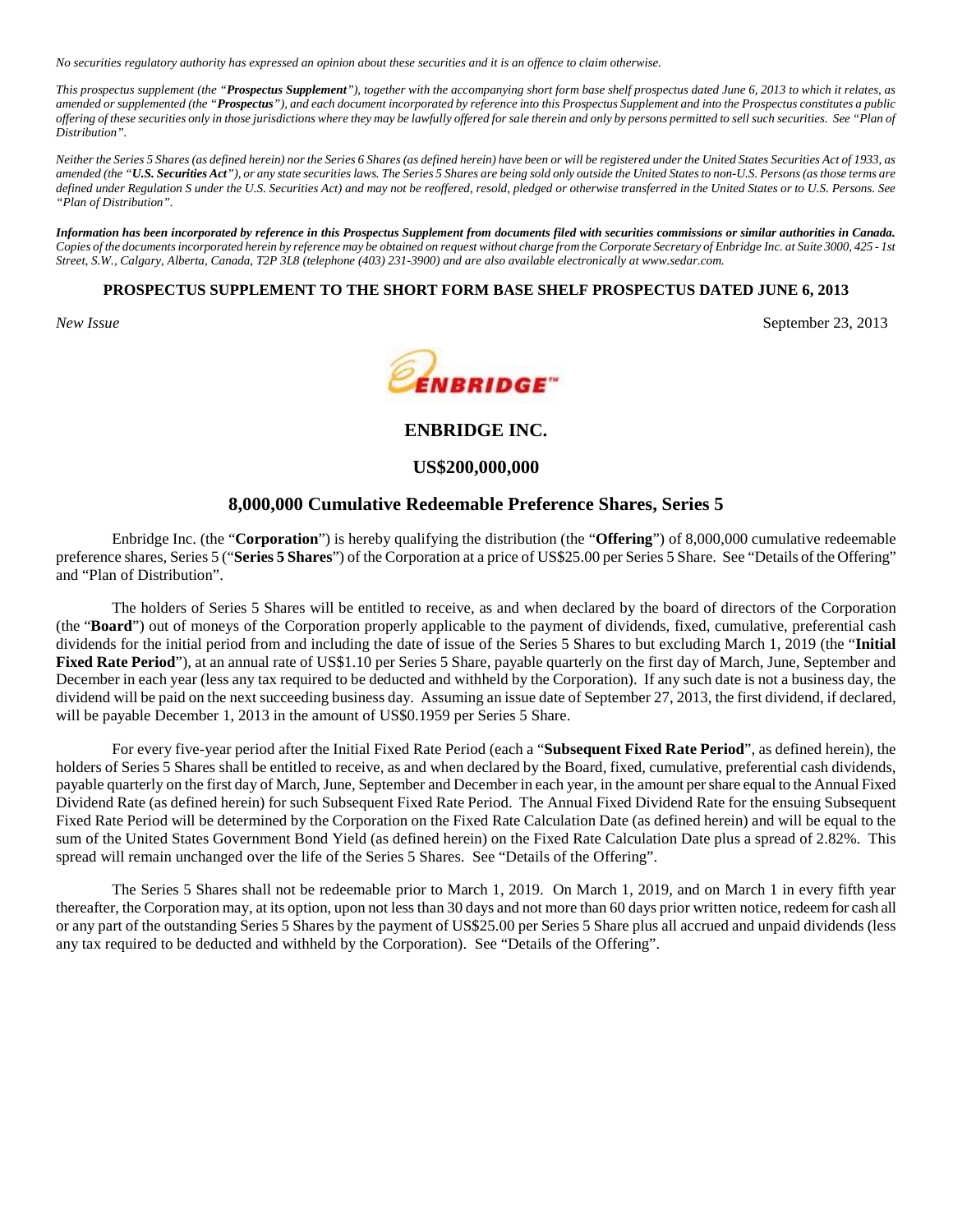### **Option to Convert into Series 6 Shares**

The holders of the Series 5 Shares will have the right to convert all or any of their Series 5 Shares into cumulative redeemable preference shares, Series 6 of the Corporation (the "**Series 6 Shares**"), subject to certain conditions as described herein, on March 1, 2019 and on March 1 in every fifth year thereafter. The holders of the Series 6 Shares will be entitled to receive, as and when declared by the Board, quarterly floating rate cumulative preferential cash dividends payable on the first day of March, June, September and December in each year (each such quarterly dividend period is referred to as a "**Quarterly Floating Rate Period**", as defined herein) in the amount per share determined by multiplying the Floating Quarterly Dividend Rate (as defined herein) for such Quarterly Floating Rate Period by US\$25.00 and multiplying that product by a fraction, the numerator of which is the actual number of days in such Quarterly Floating Rate Period and the denominator of which is 365 or 366, depending upon the actual number of days in the applicable year (less any tax required to be deducted and withheld by the Corporation). If any such date is not a business day, the dividend will be paid on the next succeeding business day. The Floating Quarterly Dividend Rate will be the annual rate of interest equal to the sum of the T-Bill Rate (as defined herein) on the applicable Floating Rate Calculation Date (as defined herein) plus a spread of 2.82%. See "Details of the Offering".

The Series 5 Shares and Series 6 Shares are series of shares in the same class. The conversion right entitles holders to elect periodically which of the two series they wish to hold and does not entitle holders to receive a different class or type of securities. Other than the different dividend rights and redemption rights attached thereto, the Series 5 Shares and Series 6 Shares are identical in all material respects.

| Price: US\$25.00 per Series 5 Share to initially yield 4.40% per annum |                              |                               |                                                |  |  |  |
|------------------------------------------------------------------------|------------------------------|-------------------------------|------------------------------------------------|--|--|--|
|                                                                        | <b>Price to the Public</b>   | Underwriting Commission $(1)$ | Net Proceeds to the Corporation <sup>(2)</sup> |  |  |  |
| Per Series 5 Share<br>Total <sup>(3)</sup>                             | US\$25.00<br>US\$200,000,000 | US\$0.75<br>US\$6,000,000     | US\$24.25<br>US\$194,000,000                   |  |  |  |

#### **Notes:**

(1) The Underwriters' fee for the Series 5 Shares is US\$0.25 for each share sold to certain institutions by closing of the Offering, and US\$0.75 per share for all other Series 5 Shares purchased by the Underwriters (as defined herein). The Underwriters' fee indicated in the table assumes that no Series 5 Shares are sold to such institutions.

(2) Before deducting the estimated expenses of the Offering of approximately \$300,000. The expenses of the Offering will be paid from the general funds of the Corporation. (3) The Corporation has granted to the Underwriters an option (the "**Underwriters'Option**"), exercisable at any time until 48 hours prior to 6:30 a.m. (Calgary time) on the Offering Closing Date (as hereinafter defined), to purchase up to an additional 2,000,000 Series 5 Shares on the same terms as set forth above. If the Underwriters' Option is exercised in full, the total "Price to the Public", the "Underwriting Commission" and the "Net Proceeds to the Corporation", before expenses of the Offering, will be US\$250,000,000, US\$7,500,000 and US\$242,500,000, respectively assuming that no Series 5 Shares are sold to certain institutions. See "Plan of Distribution". The Series 5 Shares that may be issued on the exercise of the Underwriters' Option are also qualified for distribution under this Prospectus Supplement. Unless the context otherwise requires, references to Series 5 Shares in this Prospectus Supplement include any Series 5 Shares issued pursuant to the Underwriters' exercise of the Underwriters' Option.

# **There is no market through which the Series 5 Shares may be sold and purchasers may not be able to resell Series 5 Shares purchased under this Prospectus Supplement. This may affect the pricing of the Series 5 Shares in the secondary market, the transparency and availability of trading prices, the liquidity of the Series 5 Shares and the extent of issuer regulation. See "Risk Factors".**

The Toronto Stock Exchange (the "**TSX**") has conditionally approved the listing of the Series 5 Shares and Series 6 Shares described in this Prospectus Supplement. Listing is subject to the Corporation fulfilling all the listing requirements of the TSX. There can be no assurance that the Series 5 Shares and Series 6 Shares will be accepted for listing on the TSX.

It is currently anticipated that the closing date of the Offering (the "**Offering Closing Date**") will be on or about September 27, 2013, or such later date as the Corporation and the Underwriters may agree but in any event not later than September 30, 2013. See "Details of the Offering".

The terms of the Offering were determined by negotiations between the Corporation and CIBC World Markets Inc., RBC Dominion Securities Inc., Scotia Capital Inc., TD Securities Inc., BMO Nesbitt Burns Inc., National Bank Financial Inc., Desjardins Securities Inc. and HSBC Securities (Canada) Inc. (collectively, the "**Underwriters**").

The Underwriters, as principals, conditionally offer the Series 5 Shares, subject to prior sale, if, as and when issued by the Corporation to, and accepted by, the Underwriters in accordance with the conditions contained in the Underwriting Agreement referred to under "Plan of Distribution", and subject to the approval of certain legal matters relating to the Offering on behalf of the Corporation by McCarthy Tétrault LLP and on behalf of the Underwriters by Dentons Canada LLP.

Subscriptions for Series 5 Shares will be received subject to rejection or allotment in whole or in part and the Underwriters reserve the right to close the subscription books at any time without notice. Book-entry only certificates representing the Series 5 Shares will be issued in registered form to CDS Clearing and Depository Services Inc. ("**CDS**") or its nominee and will be deposited with CDS on the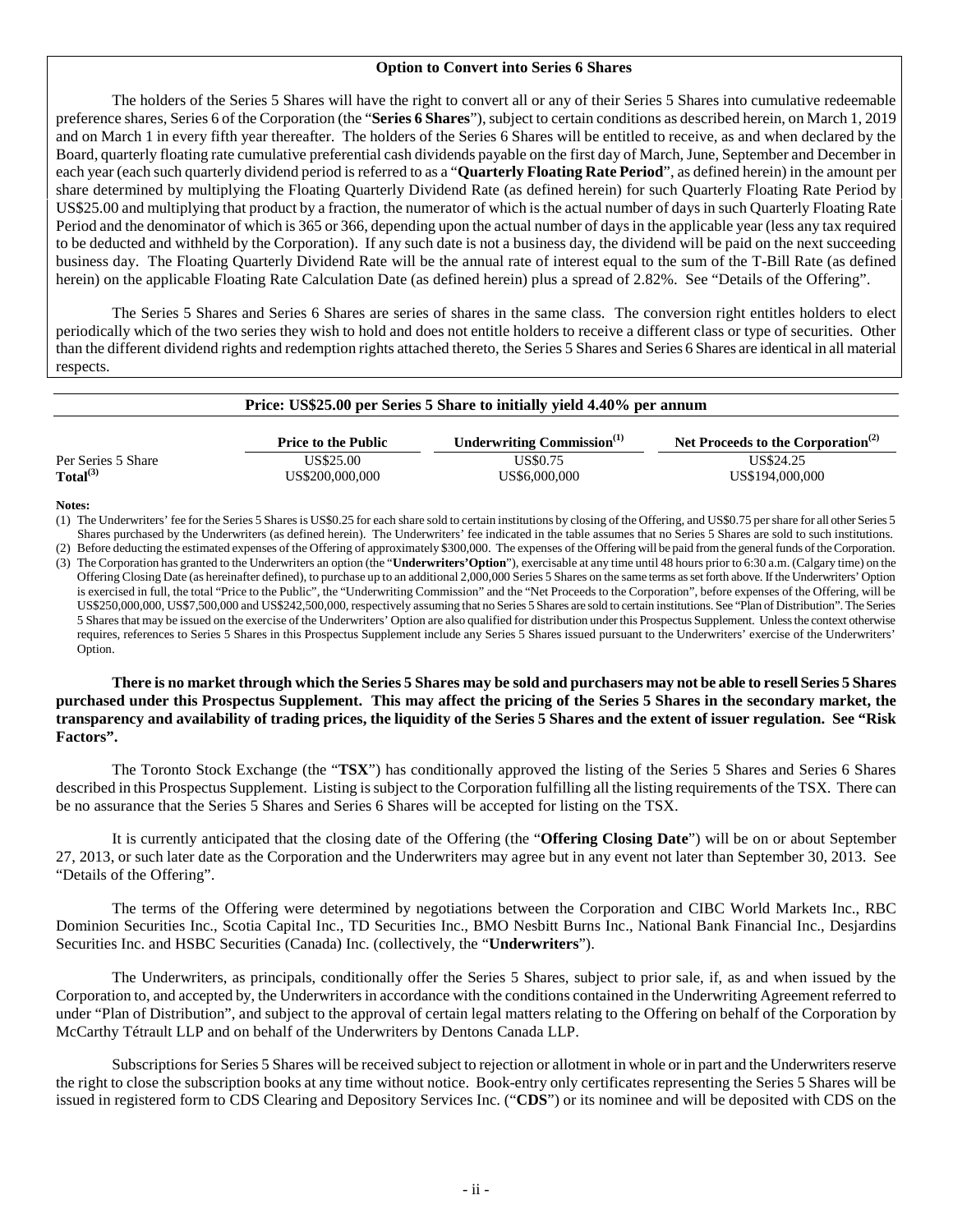Offering Closing Date. A purchaser of Series 5 Shares will receive only a customer confirmation from a registered dealer which is a CDS participant and from or through which the Series 5 Shares are purchased. See "Depository Services".

Subject to applicable laws, the Underwriters may, in connection with the Offering, over-allot or effect transactions which stabilize or maintain the market price of the Series 5 Shares at levels other than those which might otherwise prevail on the open market. **The Underwriters propose to offer the Series 5 Shares initially at the offering price specified above. After a reasonable effort has been made to sell all of the Series 5 Shares at the price specified, the Underwriters may reduce the selling price to investors from time to time in order to sell any of the Series 5 Shares remaining unsold. Any such reduction will not affect the proceeds received by the Corporation.** See "Plan of Distribution".

In the opinion of counsel, the Series 5 Shares and the Series 6 Shares, if issued on the date hereof, generally would be qualified investments under the *Income Tax Act* (Canada) (the "**Tax Act**") for certain tax-exempt trusts. See "Eligibility for Investment".

**Investing in the Series 5 Shares involves certain risks. See "Risk Factors" in the accompanying Prospectus and in this Prospectus Supplement.**

**Each of the Underwriters is, directly or indirectly, a subsidiary or an affiliate of a lender which is one of the lenders to the Corporation or its subsidiaries and to which the Corporation or its subsidiaries is currently indebted. Consequently, the Corporation may be considered a connected issuer of the Underwriters for the purposes of securities regulations in certain provinces of Canada. The net proceeds from this Offering may be used to reduce the Corporation's indebtedness to such lenders. See "Relationship Between the Corporation's Lenders and the Underwriters" and "Use of Proceeds".**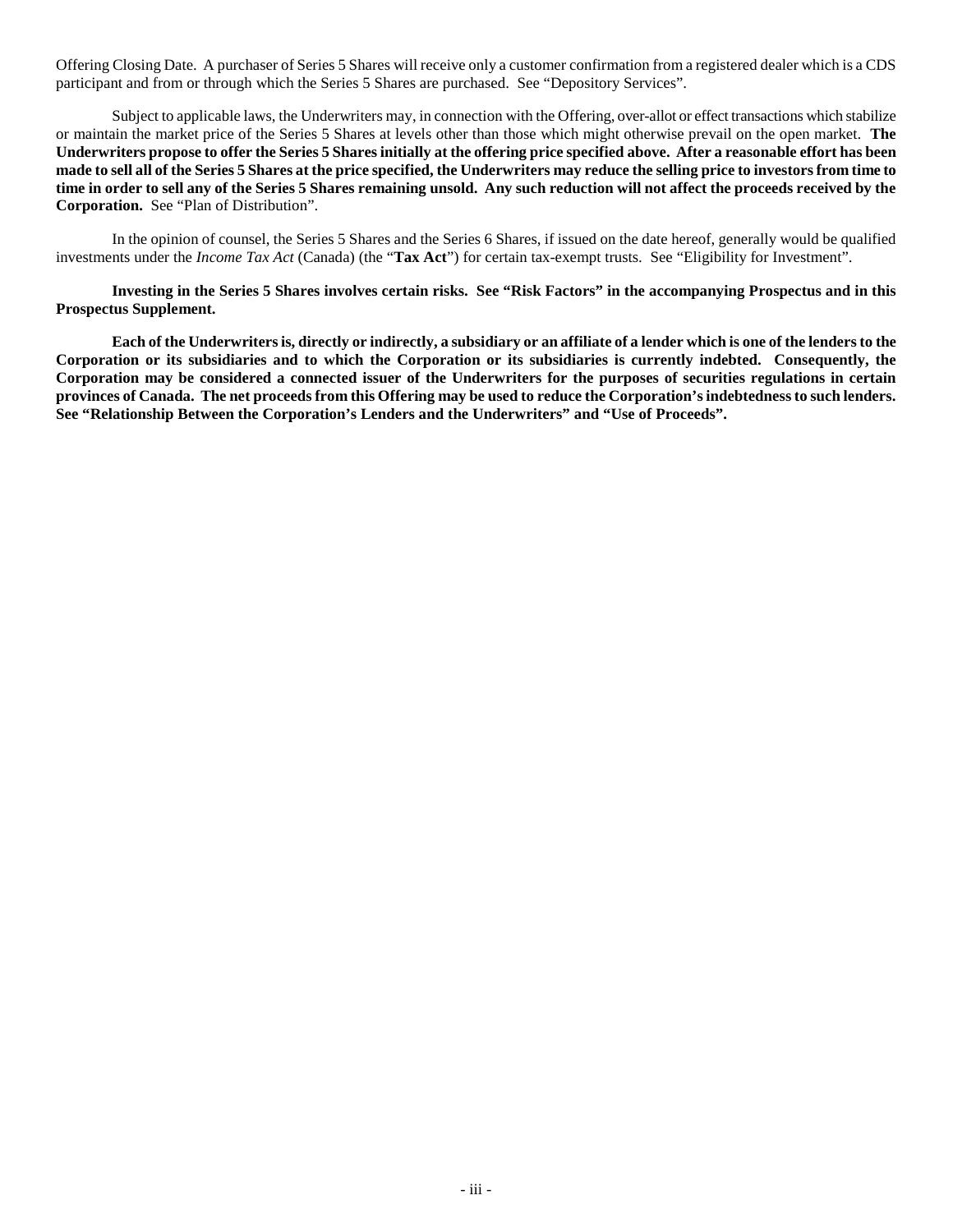# TABLE OF CONTENTS OF PROSPECTUS SUPPLEMENT

| IMPORTANT NOTICE ABOUT INFORMATION IN THIS PROSPECTUS SUPPLEMENT AND THE ACCOMPANYING PROSPECTUS |  |
|--------------------------------------------------------------------------------------------------|--|
|                                                                                                  |  |
|                                                                                                  |  |
| USE OF PROCEEDS.                                                                                 |  |
|                                                                                                  |  |
|                                                                                                  |  |
|                                                                                                  |  |
|                                                                                                  |  |
| <b>CREDIT RATINGS</b>                                                                            |  |
|                                                                                                  |  |
|                                                                                                  |  |
|                                                                                                  |  |
|                                                                                                  |  |
| RISK FACTORS                                                                                     |  |
|                                                                                                  |  |
|                                                                                                  |  |
|                                                                                                  |  |
| STATUTORY RIGHTS OF WITHDRAWAL AND RESCISSION ……………………………………………………………………………………………                |  |
| <b>CERTIFICATE OF THE UNDERWRITERS</b>                                                           |  |
|                                                                                                  |  |

# TABLE OF CONTENTS FROM PROSPECTUS

Page

| <b>EXPERTS</b>               |  |
|------------------------------|--|
|                              |  |
|                              |  |
|                              |  |
| PURCHASERS' STATUTORY RIGHTS |  |
|                              |  |

# Page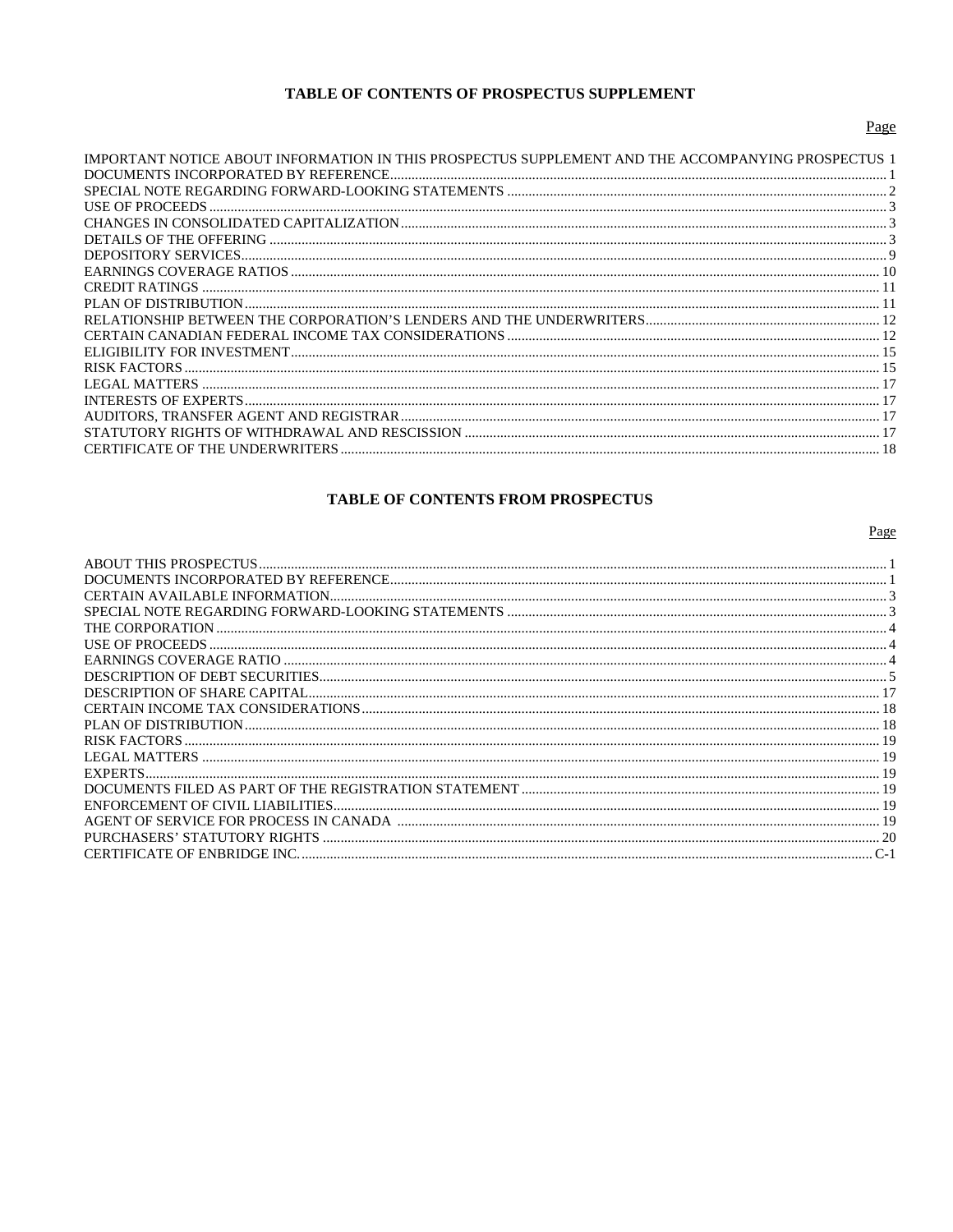# <span id="page-4-0"></span>**IMPORTANT NOTICE ABOUT INFORMATION IN THIS PROSPECTUS SUPPLEMENT AND THE ACCOMPANYING PROSPECTUS**

This document is in two parts. The first part is this Prospectus Supplement, which describes the specific terms of the securities the Corporation is offering and also adds to and updates certain information contained in the Prospectus and the documents incorporated by reference therein. The second part, the Prospectus, gives more general information, some of which may not apply to the Series 5 Shares offered hereunder. Defined terms used in this Prospectus Supplement that are not defined herein have the meanings ascribed thereto in the Prospectus.

You should rely only on the information contained in or incorporated by reference into this Prospectus Supplement and the Prospectus. The Corporation has not, and the Underwriters have not, authorized anyone to provide you with different or additional information. The Corporation is not, and the Underwriters are not, making an offer to sell the Series 5 Shares in any jurisdiction where the offer or sale is not permitted. You should not assume that the information appearing in this Prospectus Supplement or the Prospectus, or any documents incorporated by reference herein or therein, is accurate as of any date other than the date on the front of those documents as the Corporation's business, operating results, financial condition and prospects may have changed since that date.

In this Prospectus Supplement, unless otherwise specified or the context otherwise requires, all dollar amounts are expressed in Canadian dollars. References to "dollars" or "\$" are to lawful currency of Canada. References to "US Dollars" or "US\$" are to lawful currency of the United States of America.

### <span id="page-4-1"></span>**DOCUMENTS INCORPORATED BY REFERENCE**

This Prospectus Supplement is incorporated by reference into the Prospectus as of the date hereof and only for the purposes of the distribution of the Series 5 Shares offered hereby. As of the date hereof, the following documents filed with the securities commissions or similar authorities in each of the provinces of Canada are specifically incorporated by reference into and form an integral part of this Prospectus Supplement and the Prospectus.

- (a) consolidated comparative financial statements of the Corporation for the years ended December 31, 2012 and 2011 and the auditors' report thereon, prepared in accordance with accounting principles generally accepted in the United States of America ("**U.S. GAAP**");
- (b) management's discussion and analysis of financial condition and results of operations for the year ended December 31, 2012;
- (c) consolidated comparative interim unaudited financial statements of the Corporation for the six months ended June 30, 2013, prepared in accordance with U.S. GAAP;
- (d) management's discussion and analysis of financial condition and results of operations for the six months ended June 30, 2013;
- (e) management information circular of the Corporation dated March 5, 2013 relating to the annual meeting of shareholders held on May 8, 2013;
- (f) annual information form of the Corporation dated February 14, 2013 for the year ended December 31, 2012; and
- (g) the template term sheet dated September 19, 2013 (the "**Term Sheet**") prepared for potential investors in connection with the Offering.

Any documents of the type referred to above, any interim financial statements and related management's discussion and analysis, any material change reports (except confidential material change reports), business acquisition reports and any exhibits to interim unaudited financial statements which contain updated earnings coverage calculations filed by the Corporation with the various securities commissions or similar authorities in Canada after the date of this Prospectus Supplement and prior to the completion or termination of the Offering shall be deemed to be incorporated by reference into this Prospectus Supplement. These documents are available through the internet on the System for Electronic Document Analysis and Retrieval ("**SEDAR**") which can be accessed at www.sedar.com.

**Upon a new annual information form and the related annual financial statements and management's discussion and analysis being filed by the Corporation with and, where required, accepted by the applicable securities regulatory authorities during the term of the Prospectus, any previous annual information form, any previous annual financial statements, all interim financial statements and accompanying management's discussion and analysis, any material change reports and any business**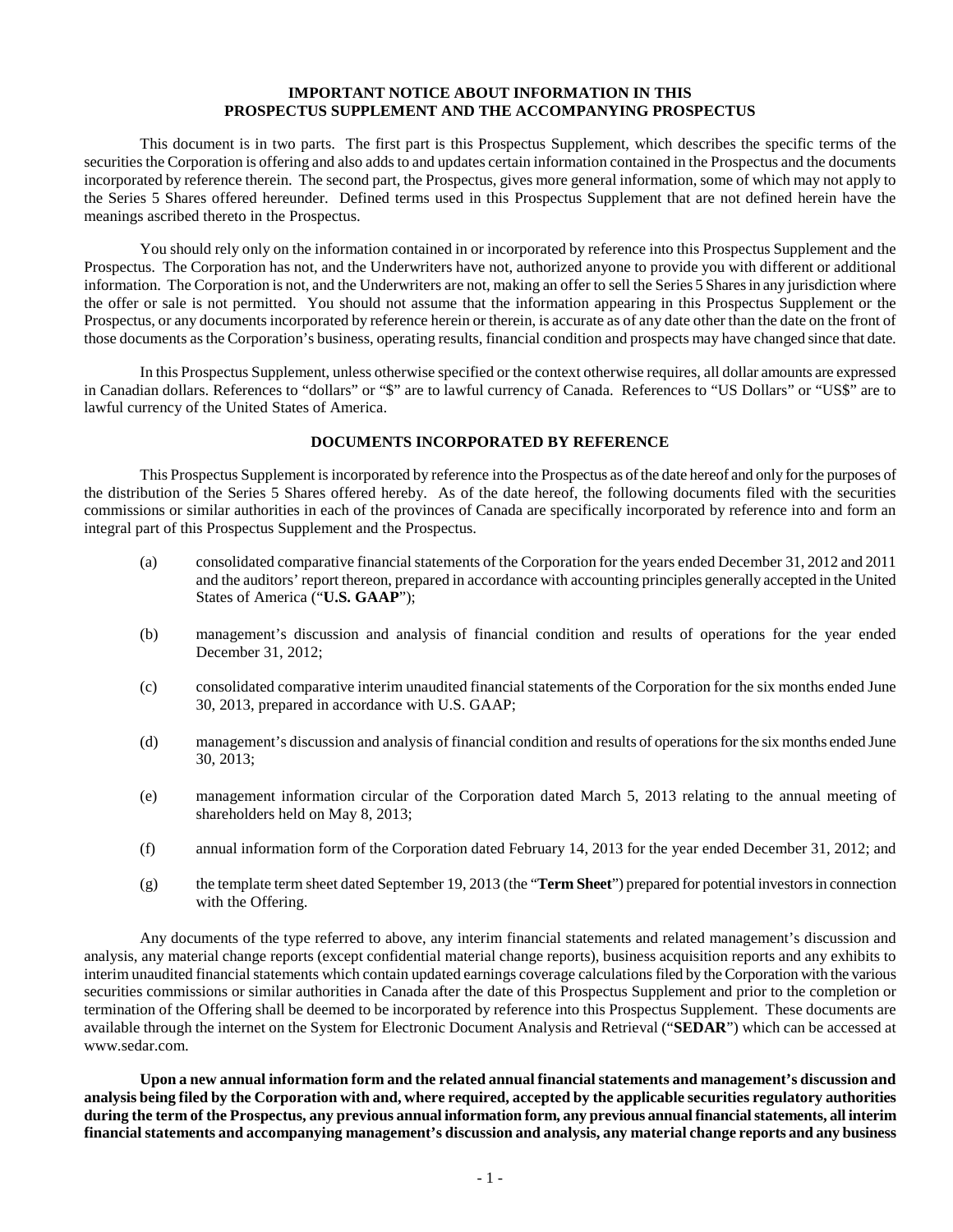**acquisition reports filed by the Corporation prior to the commencement of the financial year of the Corporation in respect of which the new annual information form is filed shall be deemed no longer to be incorporated into the Prospectus for purposes of future offers and sales of securities hereunder. Upon interim financial statements and the accompanying management's discussion and analysis being filed by the Corporation with the applicable securities regulatory authorities during the term of the Prospectus, all interim financial statements and the accompanying management's discussion and analysis filed prior to the new interim financial statements shall be deemed no longer to be incorporated into the Prospectus for purposes of future offers and sales of securities hereunder, and upon a new management information circular relating to an annual meeting of shareholders of the Corporation being filed by the Corporation with the applicable securities regulatory authorities during the term of the Prospectus, any management information circular for a previous annual meeting of shareholders shall be deemed no longer to be incorporated by reference into the Prospectus for purposes of future offers and sales of securities hereunder.**

**Any statement contained in the Prospectus or this Prospectus Supplement or in a document incorporated or deemed to be incorporated by reference herein shall be deemed to be modified or superseded for purposes of the Prospectus or this Prospectus Supplement to the extent that a statement contained herein or in any other subsequently filed document which also is or is deemed to be incorporated by reference herein modifies or supersedes such statement. The modifying or superseding statement need not state that it has modified or superseded a prior statement or include any other information set forth in the document that it modifies or supersedes. The making of such a modifying or superseding statement shall not be deemed an admission for any purposes that the modified or superseded statement, when made, constituted a misrepresentation, an untrue statement of a material fact or an omission to state a material fact that is required to be stated or that is necessary to make a statement not misleading in light of the circumstances in which it was made. Any statement so modified or superseded shall not be deemed, except as so modified or superseded, to constitute part of the Prospectus or this Prospectus Supplement.**

The Term Sheet is not a part of this Prospectus Supplement to the extent that the contents of the Term Sheet have been modified or superseded by a statement contained in this Prospectus Supplement.

Copies of the documents incorporated herein by reference may be obtained on request without charge from the Corporate Secretary of Enbridge Inc., Suite 3000, 425 - 1st Street S.W., Calgary, Alberta, T2P 3L8 (telephone (403) 231-3900).

### <span id="page-5-0"></span>**SPECIAL NOTE REGARDING FORWARD-LOOKING STATEMENTS**

The Prospectus and this Prospectus Supplement, including documents incorporated by reference into the Prospectus and this Prospectus Supplement, contain both historical and forward-looking statements within the meaning of Section 27A of the U.S. Securities Act and Section 21E of the U.S. Exchange Act. This information has been included to provide readers with information about the Corporation and its subsidiaries, including management's assessment of the Corporation and its subsidiaries' future plans and operations. This information may not be appropriate for other purposes. Forward-looking statements are typically identified by words such as "anticipate", "expect", "project", "estimate", "forecast", "plan", "intend", "target", "believe" and similar words suggesting future outcomes or statements regarding an outlook. Forward-looking information or statements included or incorporated by reference in the Prospectus and this Prospectus Supplement include, but are not limited to, statements with respect to: expected earnings/(loss) or adjusted earnings/(loss); expected earnings/(loss) or adjusted earnings/(loss) per share; expected future cash flows; expected costs related to projects under construction; expected in-service dates for projects under construction; expected capital expenditures; estimated future dividends; and expected costs related to leak remediation and potential insurance recoveries.

Although the Corporation believes that these forward-looking statements are reasonable based on the information available on the date such statements are made and processes used to prepare the information, such statements are not guarantees of future performance and readers are cautioned against placing undue reliance on forward-looking statements. By their nature, these statements involve a variety of assumptions, known and unknown risks and uncertainties and other factors, which may cause actual results, levels of activity and achievements to differ materially from those expressed or implied by such statements. Material assumptions include assumptions about:

- the expected supply and demand for crude oil, natural gas, natural gas liquids and green energy;
- prices of crude oil, natural gas, natural gas liquids and green energy;
- expected exchange rates, inflation and interest rates;
- the availability and price of labour and pipeline construction materials;
- operational reliability;
- customer and regulatory project approvals;
- maintenance of support and regulatory approvals for the Corporation's projects;
- anticipated in-service dates; and
- weather.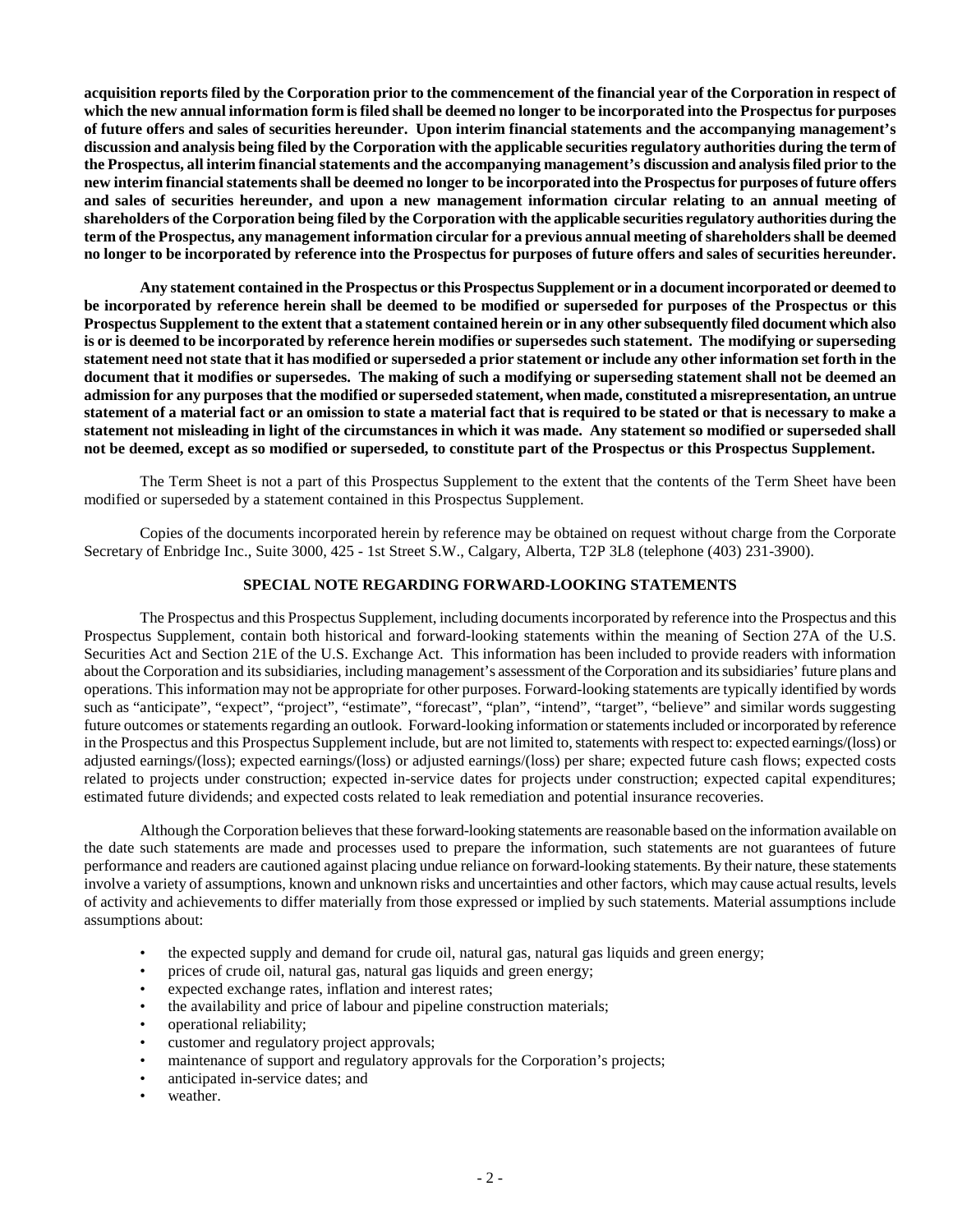Assumptions regarding the expected supply and demand of crude oil, natural gas, natural gas liquids and green energy, and the prices of these commodities, are material to and underlie all forward-looking statements. These factors are relevant to all forwardlooking statements as they may impact current and future levels of demand for the Corporation's services. Similarly, exchange rates, inflation and interest rates impact the economies and business environments in which the Corporation operates, may impact levels of demand for the Corporation's services and cost of inputs, and are therefore inherent in all forward-looking statements. Due to the interdependencies and correlation of these macroeconomic factors, the impact of any one assumption on a forward-looking statement cannot be determined with certainty, particularly with respect to expected earnings/(loss) or adjusted earnings/(loss) and associated per share amounts, or estimated future dividends. The most relevant assumptions associated with forward-looking statements on projects under construction, including estimated in-service dates and expected capital expenditures, include:

- the availability and price of labour and pipeline construction materials;
- the effects of inflation and foreign exchange rates on labour and material costs;
- the effects of interest rates on borrowing costs; and
- the impact of weather and customer and regulatory approvals on construction schedules.

The Corporation's forward-looking statements are subject to risks and uncertainties pertaining to operating performance, regulatory parameters, project approval and support, weather, economic and competitive conditions, exchange rates, interest rates, commodity prices and supply and demand for commodities, including but not limited to those risks and uncertainties discussed in the Prospectus and this Prospectus Supplement and in documents incorporated by reference into the Prospectus and this Prospectus Supplement. The impact of any one risk, uncertainty or factor on a particular forward-looking statement is not determinable with certainty as these are interdependent and the Corporation's future course of action depends on management's assessment of all information available at the relevant time. Except to the extent required by applicable Canadian law, the Corporation assumes no obligation to publicly update or revise any forward-looking statements made in the Prospectus and this Prospectus Supplement or otherwise, whether as a result of new information, future events or otherwise. All subsequent forward-looking statements, whether written or oral, attributable to the Corporation or persons acting on the Corporation's behalf, are expressly qualified in their entirety by these cautionary statements.

#### <span id="page-6-0"></span>**USE OF PROCEEDS**

Assuming the Underwriters' Option is not exercised, the net proceeds to the Corporation from the Offering will be approximately US\$193,700,000, after deducting US\$6,000,000 in underwriting commission and \$300,000 in estimated expenses of the Offering and assuming no Series 5 Shares are sold to certain institutions as described under "Plan of Distribution". If the Underwriters exercise the Underwriters' Option in full, the net proceeds from the Offering will be approximately US\$242,200,000, after deducting US\$7,500,000 in underwriting commission and \$300,000 in estimated expenses of the Offering and assuming no Series 5 Shares are sold to certain institutions as described under "Plan of Distribution". The expenses of the Offering and the underwriting commission will be paid from the general funds of the Corporation.

The net proceeds of the Offering will be used to partially fund capital projects and to reduce short term indebtedness of the Corporation and its affiliates, which short term indebtedness was used to fund the Corporation's capital program, and for other general corporate purposes of the Corporation and its affiliates. The Corporation may invest funds that it does not immediately require in short term marketable debt securities.

# <span id="page-6-1"></span>**CHANGES IN CONSOLIDATED CAPITALIZATION**

Other than the effect of changes in foreign currency exchange rates on United States dollar denominated loans, the issuance by the Corporation of \$450,000,000 principal amount of 3.94% medium term notes, the issuance by the Corporation of \$250,000,000 principal amount of 4.24% medium term notes, the issuance by Enbridge Pipelines Inc. of \$300,000,000 principal amount of 4.55% medium term notes and the issuance by Enbridge Pipelines Inc. of \$250,000,000 principal amount 3.79% medium term notes, there have been no material changes in the share and loan capital of the Corporation on a consolidated basis from June 30, 2013 to the date of this Prospectus Supplement. After giving effect to the Offering, the shareholders' equity of the Corporation will increase by the amount of the net proceeds of the Offering and the issued and outstanding Series 5 Shares will increase by 8,000,000 shares (assuming the Underwriters' Option is not exercised). After giving effect to the Offering and the use of proceeds as discussed herein, assuming such funds are initially used to pay down short term indebtedness, the short term indebtedness of the Corporation will be reduced by approximately US\$193,700,000 (assuming no institutional sales of Series 5 Shares).

# <span id="page-6-2"></span>**DETAILS OF THE OFFERING**

The following is a summary of the principal rights, privileges, restrictions and conditions attaching to the preference shares of the Corporation as a class and to be attached to the Series 5 Shares and Series 6 Shares. The Corporation will furnish on request a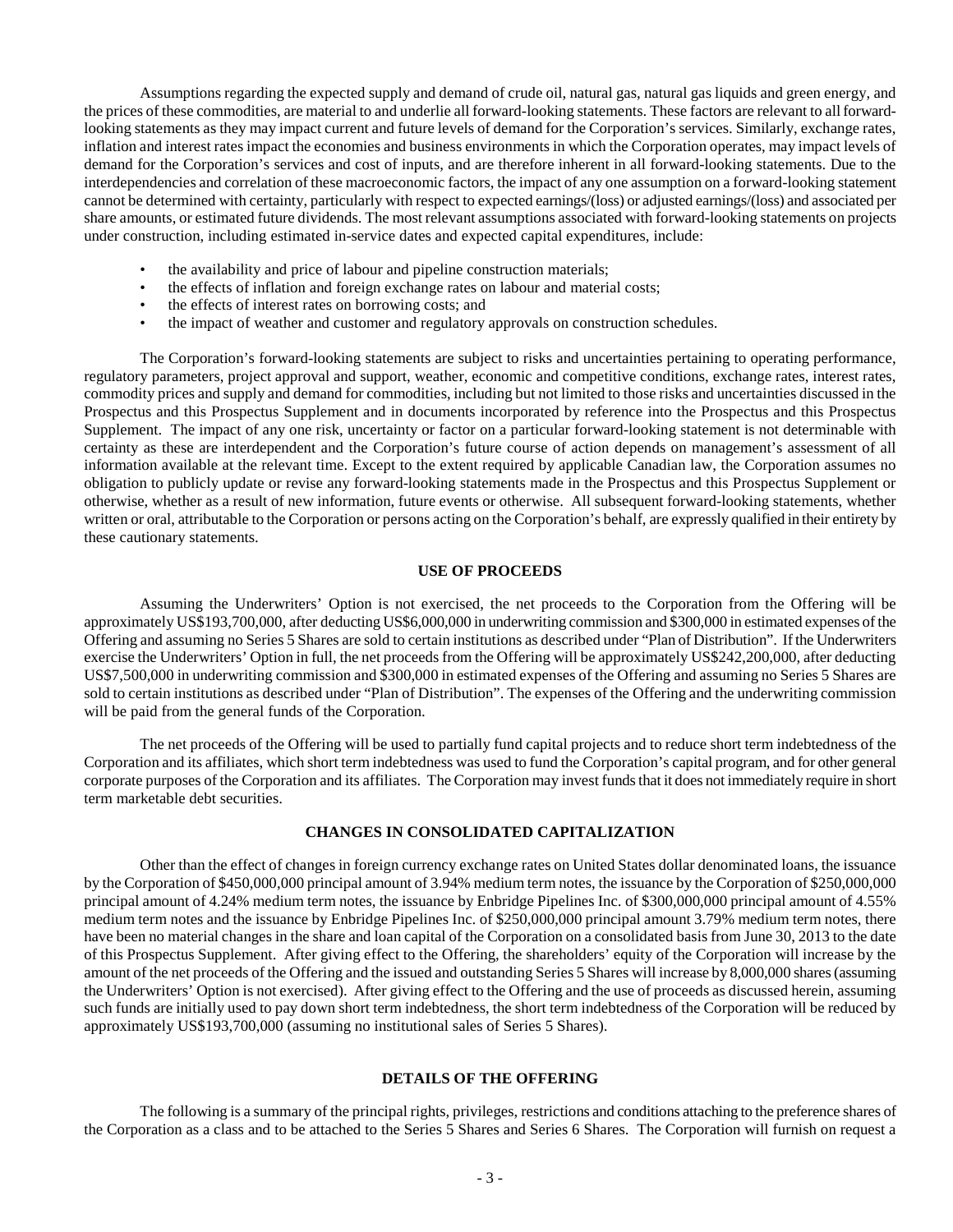copy of the text of the provisions attaching to the preference shares as a class and the Series 5 Shares and Series 6 Shares, each as a series and such provisions will also be available on SEDAR at www.sedar.com.

# **Definition of Terms**

The following definitions are relevant to the Series 5 Shares and the Series 6 Shares, as applicable.

"Annual Fixed Dividend Rate" means, for any Subsequent Fixed Rate Period, the annual rate of interest equal to the sum of the United States Government Bond Yield on the applicable Fixed Rate Calculation Date and 2.82%.

"Dividend Payment Date" means the first day of March, June, September and December in each year, or if such date is not a business day, the next succeeding business day.

"Fixed Rate Calculation Date" means, for any Subsequent Fixed Rate Period, the 30<sup>th</sup> day prior to the first day of such Subsequent Fixed Rate Period.

"Floating Quarterly Dividend Rate" means, for any Quarterly Floating Rate Period, the annual rate of interest equal to the sum of the T-Bill Rate on the applicable Floating Rate Calculation Date and 2.82%.

"Floating Rate Calculation Date" means, for any Quarterly Floating Rate Period, the 30<sup>th</sup> day prior to the first day of such Quarterly Floating Rate Period.

"Initial Fixed Rate Period" means the period from and including the date of issue of the Series 5 Shares to but excluding March 1, 2019.

"Quarterly Commencement Date" means the first day of March, June, September and December in each year, commencing March 1, 2019.

"Quarterly Floating Rate Period" means the period from and including a Quarterly Commencement Date to but excluding the next succeeding Quarterly Commencement Date.

"Series 5 Conversion Date" means March 1, 2019, and March 1, in every fifth year thereafter.

"Series 6 Conversion Date" means March 1, 2024, and March 1, in every fifth year thereafter.

"Subsequent Fixed Rate Period" means, for the initial Subsequent Fixed Rate Period, the period from and including March 1, 2019 to but excluding March 1, 2024, and for each succeeding Subsequent Fixed Rate Period means the period from and including the day immediately following the last day of the immediately preceding Subsequent Fixed Rate Period to but excluding March 1, in the fifth year thereafter.

"T-Bill Rate" means, for any Quarterly Floating Rate Period, the average yield expressed as an annual rate on three month United States Government treasury bills, as reported by the United States Treasury, for the most recent treasury bills auction preceding the applicable Floating Rate Calculation Date.

"United States Government Bond Yield" on any date means the yield to maturity on such date (assuming semi-annual compounding) of a United States dollar denominated non-callable United States Treasury bond with a term to maturity of five years as quoted as of 10:00 a.m. (Toronto time) on such date and that appears on the Bloomberg Screen USGG5YR <Index> Page on such date; provided that if such rate does not appear on the Bloomberg Screen USGG5YR <Index> Page on such date, then the United States Government Bond Yield shall mean the arithmetic average of the yields quoted to the Corporation by two registered investment dealers selected by the Corporation as being the annual yield to maturity on such date, compounded semi-annually, that a non-callable United States Government bond would carry if issued, in United States dollars, at 100% of its principal amount on such date with a term to maturity of five years.

# **Certain Provisions of the Preference Shares as a Class**

The Corporation is authorized to issue an unlimited number of preference shares without nominal or par value, issuable in series and, with respect to each series, the Board shall fix the number of shares comprising the series and determine the designation, rights, privileges, restrictions and conditions attaching to the shares of the series, subject to certain limitations.

The preference shares of each series shall rank on parity with the preference shares of every other series with respect to priority in the payment of dividends and with respect to priority on the return of capital or any other distribution of assets of the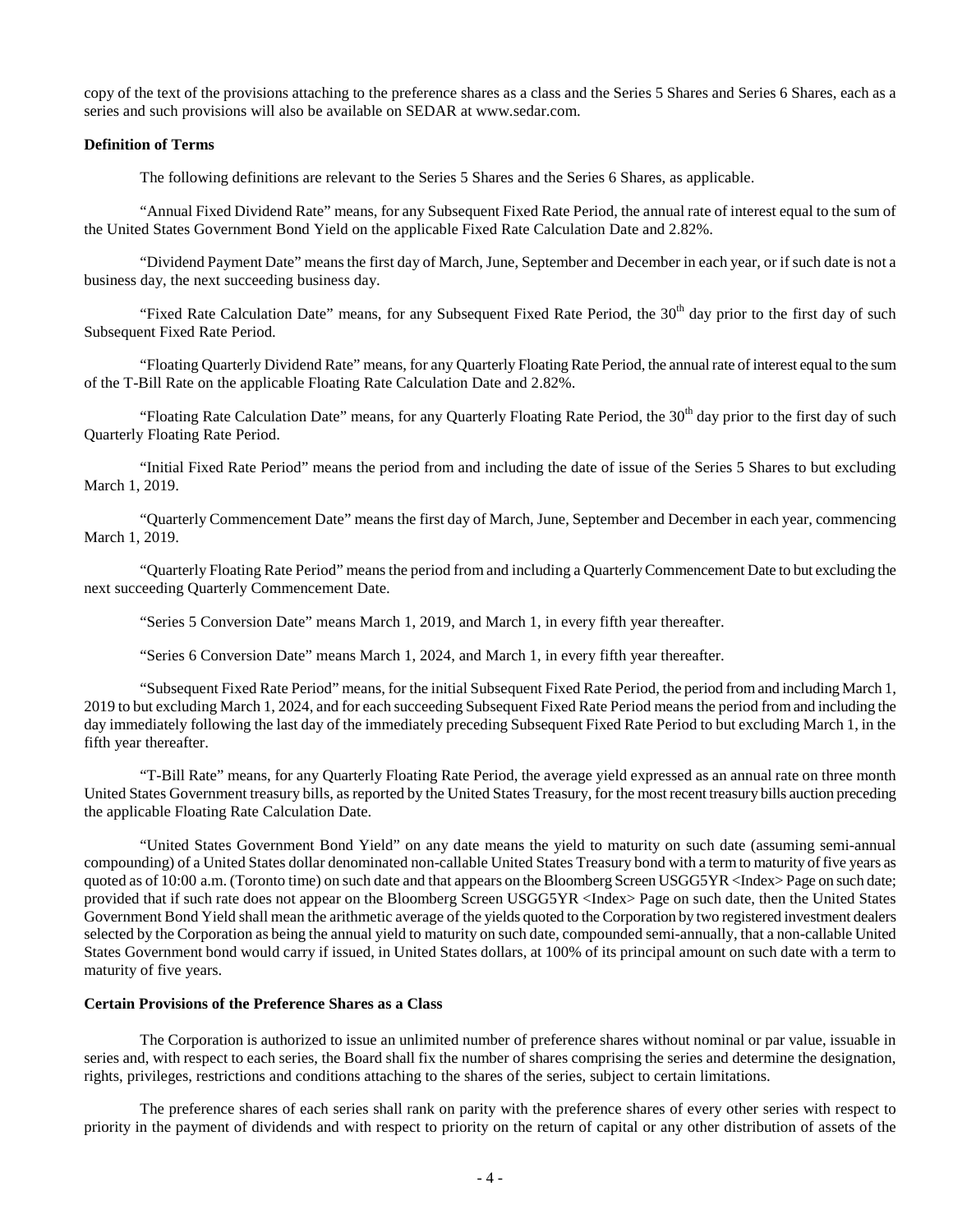Corporation in the event of the liquidation, dissolution or winding-up of the Corporation, whether voluntary or involuntary (a "**liquidation distribution**").

The preference shares of each series shall be entitled to preferences over the Common Shares and any other shares of the Corporation (together, the "**junior shares**") that may rank junior to the preference shares with respect to priority in the payment of dividends and with respect to priority on a liquidation distribution. Subject to certain limitations, the Board may give the preference shares of any series such other preferences over the junior shares as the Board sees fit.

The holders of preference shares of a series shall not be entitled to receive notice of or to attend or vote at meetings of the shareholders of the Corporation except as required by law. At any meeting of the holders of the preference shares as a class or at any joint meeting of the holders of two or more series of the preference shares, each holder of preference shares entitled to vote thereat shall have on a poll one one-hundredth of a vote in respect of each dollar of the issue price of each share held, and the formalities to be observed with respect to the giving of notice of any such meeting, the quorum therefor and the conduct thereof shall *mutatis mutandis* be those then prescribed by the Corporation's by-laws or standing Board resolutions with respect to meetings of shareholders.

#### **Certain Provisions of the Series 5 Shares**

#### *Issue Price*

The Series 5 Shares will have an issue price of US\$25.00 per share.

### *Dividends on Series 5 Shares*

During the Initial Fixed Rate Period, the holders of the Series 5 Shares shall be entitled to receive and the Corporation shall pay, as and when declared by the Board, out of the moneys of the Corporation properly applicable to the payment of dividends, fixed cumulative preferential cash dividends at an annual rate of US\$1.10 per share, payable quarterly on each Dividend Payment Date in each year (less any tax required to be deducted and withheld by the Corporation). The first dividend, if declared, shall be payable on December 1, 2013, and, notwithstanding the foregoing, shall be in the amount of US\$0.1959 per share, being the amount that is determined by multiplying US\$1.10 by the number of days in the period from and including the anticipated date of issue of the Series 5 Shares of September 27, 2013, to but excluding December 1, 2013, and dividing that product by 365 (less any tax required to be deducted and withheld by the Corporation).

During each Subsequent Fixed Rate Period, the holders of the Series 5 Shares shall be entitled to receive and the Corporation shall pay, as and when declared by the Board, out of the moneys of the Corporation properly applicable to the payment of dividends, fixed cumulative preferential cash dividends, payable quarterly on each Dividend Payment Date, in the amount per share equal to the Annual Fixed Dividend Rate for such Subsequent Fixed Rate Period.

On each Fixed Rate Calculation Date, the Corporation shall determine the Annual Fixed Dividend Rate for the ensuing Subsequent Fixed Rate Period. The Corporation shall, on each Fixed Rate Calculation Date, give written notice of the Annual Fixed Dividend Rate for the ensuing Subsequent Fixed Rate Period to the registered holders of the then outstanding Series 5 Shares.

#### *Redemption of Series 5 Shares*

The Series 5 Shares shall not be redeemable prior to March 1, 2019. Subject to the provisions described under "Certain Provisions of the Series 5 Shares - Restrictions on Payments and Reductions of Capital", on March 1, 2019 and on March 1 in every fifth year thereafter, the Corporation may, at its option, redeem all or any part of the Series 5 Shares by the payment of an amount in cash for each share to be redeemed equal to US\$25.00 plus all accrued and unpaid dividends thereon to but excluding the date fixed for redemption (less any tax required to be deducted and withheld by the Corporation). Should any such date not be a business day, the redemption date will be the next succeeding business day.

Notice of any redemption of Series 5 Shares will be given by the Corporation not more than 60 days and not less than 30 days prior to the date fixed for redemption. If less than all of the outstanding Series 5 Shares are at any time to be redeemed, the shares so to be redeemed shall be selected by lot in such manner as the Board or the transfer agent, if any, appointed by the Corporation in respect of such shares shall decide, or, if the Board so decides, such shares may be redeemed pro rata (disregarding fractions).

If the Corporation gives notice to the holders of the Series 5 Shares of the redemption of all of the Series 5 Shares, the right of a holder of Series 5 Shares to convert such Series 5 Shares shall terminate and the Corporation shall not be required to give notice to the registered holders of the Series 5 Shares of an Annual Fixed Dividend Rate, a Floating Quarterly Dividend Rate or the conversion right of holders of Series 5 Shares.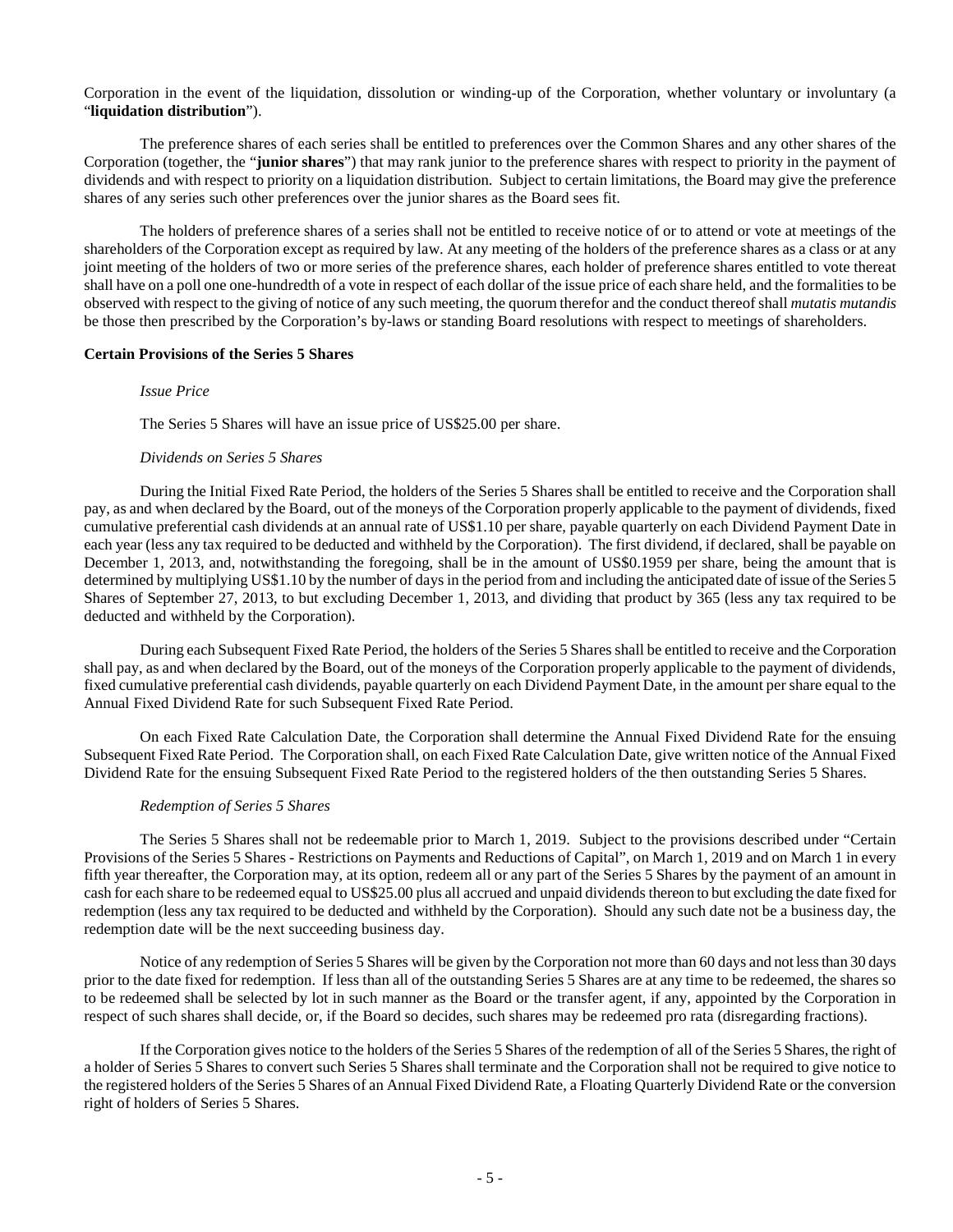#### *Conversion of Series 5 Shares into Series 6 Shares*

The Series 5 Shares shall not be convertible prior to March 1, 2019. Holders of Series 5 Shares shall have the right to elect to convert on each Series 5 Conversion Date, subject to restrictions on conversion described below, all or any of their Series 5 Shares into Series 6 Shares on the basis of one Series 6 Share for each Series 5 Share. Notice of a holder's intention to convert Series 5 Shares must be received by the transfer agent and registrar for the Series 5 Shares at its principal office in Toronto or Calgary not earlier than the 30<sup>th</sup> day prior to, but not later than 5:00 p.m. (Toronto time) on the 15<sup>th</sup> day preceding, a Series 5 Conversion Date. Once received by the transfer agent and registrar on behalf of the Corporation, the election of a holder to convert is irrevocable.

The Corporation shall, not more than 60 days and not less than 30 days prior to the applicable Series 5 Conversion Date, give notice to the then registered holders of the Series 5 Shares of the conversion right. On the  $30<sup>th</sup>$  day prior to each Series 5 Conversion Date, the Corporation shall give notice to the then registered holders of the Series 5 Shares of the Annual Fixed Dividend Rate for the Series 5 Shares for the next succeeding Subsequent Fixed Rate Period and the Floating Quarterly Dividend Rate for the Series 6 Shares for the next succeeding Quarterly Floating Rate Period.

### *Automatic Conversion*

Holders of Series 5 Shares shall not be entitled to convert their shares into Series 6 Shares if the Corporation determines that there would remain outstanding on a Series 5 Conversion Date less than 1,000,000 Series 6 Shares, after having taken into account all Series 5 Shares tendered for conversion into Series 6 Shares and all Series 6 Shares tendered for conversion into Series 5 Shares. Furthermore, if the Corporation determines that there would remain outstanding on a Series 5 Conversion Date less than 1,000,000 Series 5 Shares, after having taken into account all Series 5 Shares tendered for conversion into Series 6 Shares and all Series 6 Shares tendered for conversion into Series 5 Shares, then all of the remaining outstanding Series 5 Shares shall be converted automatically into Series 6 Shares on the basis of one Series 6 Share for each Series 5 Share on the applicable Series 5 Conversion Date.

The Corporation reserves the right not to deliver Series 6 Shares to any person that the Corporation or its transfer agent has reason to believe is a person whose address is in, or that the Corporation or its transfer agent has reason to believe is a resident of, any jurisdiction outside Canada if such delivery would require the Corporation to take any action to comply with the securities laws of such jurisdiction.

The Series 5 Shares and Series 6 Shares are series of shares in the same class. The conversion right entitles holders to elect periodically which of the two series they wish to hold and does not entitle holders to receive a different class or type of securities. Other than the different dividend rights and redemption rights attached thereto, the Series 5 Shares and Series 6 Shares are identical in all material respects.

### *Purchase for Cancellation*

Subject to the provisions described under "Certain Provisions of the Series 5 Shares - Restrictions on Payments and Reductions of Capital", the Corporation may from time to time purchase for cancellation all or any part of the Series 5 Shares at any price by tender to all holders of Series 5 Shares or through the facilities of any stock exchange on which the Series 5 Shares are listed, or in any other manner, provided that in the case of a purchase in any other manner the price for such Series 5 Shares so purchased for cancellation shall not exceed the highest price offered for a board lot of Series 5 Shares on any stock exchange on which such shares are listed on the date of purchase for cancellation, plus costs of purchase.

### *Rights on Liquidation*

In the event of the liquidation, dissolution or winding-up of the Corporation, whether voluntary or involuntary, or any other distribution of assets of the Corporation among its shareholders for the purpose of winding up its affairs, the holders of the Series 5 Shares shall be entitled to receive US\$25.00 per Series 5 Share together with all accrued and unpaid dividends thereon (less any tax required to be deducted and withheld by the Corporation) before any amount shall be paid or any property or assets of the Corporation shall be distributed to the holders of the junior shares. After payment to the holders of the Series 5 Shares of the amount so payable to them, they shall not, as such, be entitled to share in any further distribution of the property or assets of the Corporation.

### *Restrictions on Payments and Reductions of Capital*

So long as any Series 5 Shares are outstanding, the Corporation shall not:

(a) call for redemption, purchase, reduce stated capital maintained by the Corporation or otherwise pay off less than all of the Series 5 Shares and all other preference shares of the Corporation then outstanding ranking prior to or on parity with the Series 5 Shares with respect to payment of dividends;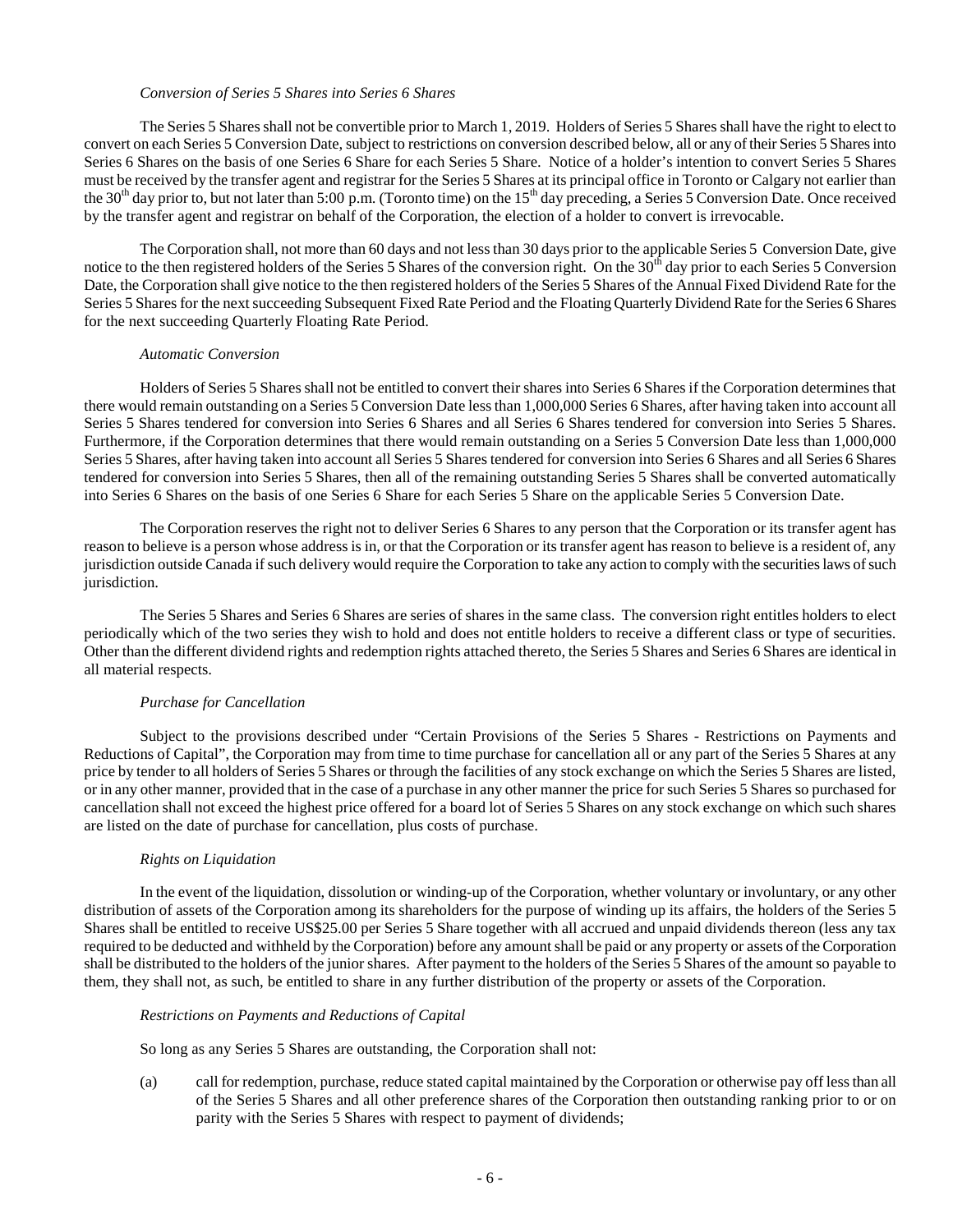- (b) declare, pay or set apart for payment any dividends (other than stock dividends in shares of the Corporation ranking junior to the Series 5 Shares) on the Common Shares or any other shares ranking junior to the Series 5 Shares with respect to payment of dividends; or
- (c) call for redemption of, purchase, reduce stated capital maintained by the Corporation or otherwise pay for any shares of the Corporation ranking junior to the Series 5 Shares with respect to repayment of capital or with respect to payment of dividends,

unless all dividends up to and including the dividends payable on the last preceding dividend payment dates on the Series 5 Shares and on all other preference shares then outstanding ranking prior to or on a parity with the Series 5 Shares with respect to payment of dividends shall have been declared and paid or set apart for payment at the date of any such action.

#### *Voting Rights*

The holders of Series 5 Shares shall not be entitled to receive notice of or to attend or vote at meetings of the shareholders of the Corporation, except as required by law. At any meeting of the holders of the preference shares as a class or at any joint meeting of the holders of two or more series of the preference shares, each holder of preference shares entitled to vote thereat shall have on a poll one one-hundredth of a vote in respect of each dollar of the issue price of each shareholder.

### *Tax Election*

The Series 5 Shares will be "taxable preferred shares" as defined in the Tax Act for purposes of the tax under Part IV.l of the Tax Act applicable to certain corporate holders of the Series 5 Shares. The terms of the Series 5 Shares require the Corporation to make the necessary election under Part VI.1 of the Tax Act so that such corporate holders will not be subject to the tax under Part IV.1 of the Tax Act on dividends received (or deemed to be received) on the Series 5 Shares. See "Certain Canadian Federal Income Tax Considerations — Dividends".

#### *Business Day*

If any day on which any dividend on the Series 5 Shares is payable by the Corporation or on or by which any other action is required to be taken by the Corporation is not a business day, then such dividend shall be payable and such other action may be taken on or by the next succeeding day that is a business day. For the purposes hereof, "business day" shall mean a day on which banks are generally open for business in each of Calgary, Alberta and Toronto, Ontario and the United States of America.

### **Certain Provisions of the Series 6 Shares**

### *Issue Price*

The Series 6 Shares will be issuable only upon conversion of Series 5 Shares and will have an ascribed issue price of US\$25.00 per share.

### *Dividends on Series 6 Shares*

During each Quarterly Floating Rate Period, the holders of the Series 6 Shares shall be entitled to receive and the Corporation shall pay, as and when declared by the Board, out of the moneys of the Corporation properly applicable to the payment of dividends, cumulative preferential cash dividends, payable on each Dividend Payment Date, in the amount per share determined by multiplying the Floating Quarterly Dividend Rate for such Quarterly Floating Rate Period by US\$25.00 and multiplying that product by a fraction, the numerator of which is the actual number of days in such Quarterly Floating Rate Period and the denominator of which is 365 or 366, depending upon the actual number of days in the applicable year (less any tax required to be deducted and withheld by the Corporation).

On each Floating Rate Calculation Date, the Corporation shall determine the Floating Quarterly Dividend Rate for the ensuing Quarterly Floating Rate Period. The Corporation shall, on each Floating Rate Calculation Date, give written notice of the Floating Quarterly Dividend Rate for the ensuing Quarterly Floating Rate Period to the registered holders of the then outstanding Series 6 Shares.

### *Redemption of Series 6 Shares*

Subject to the provisions described under "Certain Provisions of the Series 6 Shares - Restrictions on Payments and Reductions of Capital", the Corporation may redeem all or any part of the Series 6 Shares by the payment of an amount in cash for each share to be redeemed equal to: (i) US\$25.00 in the case of redemptions on any Series 6 Conversion Date on or after March 1,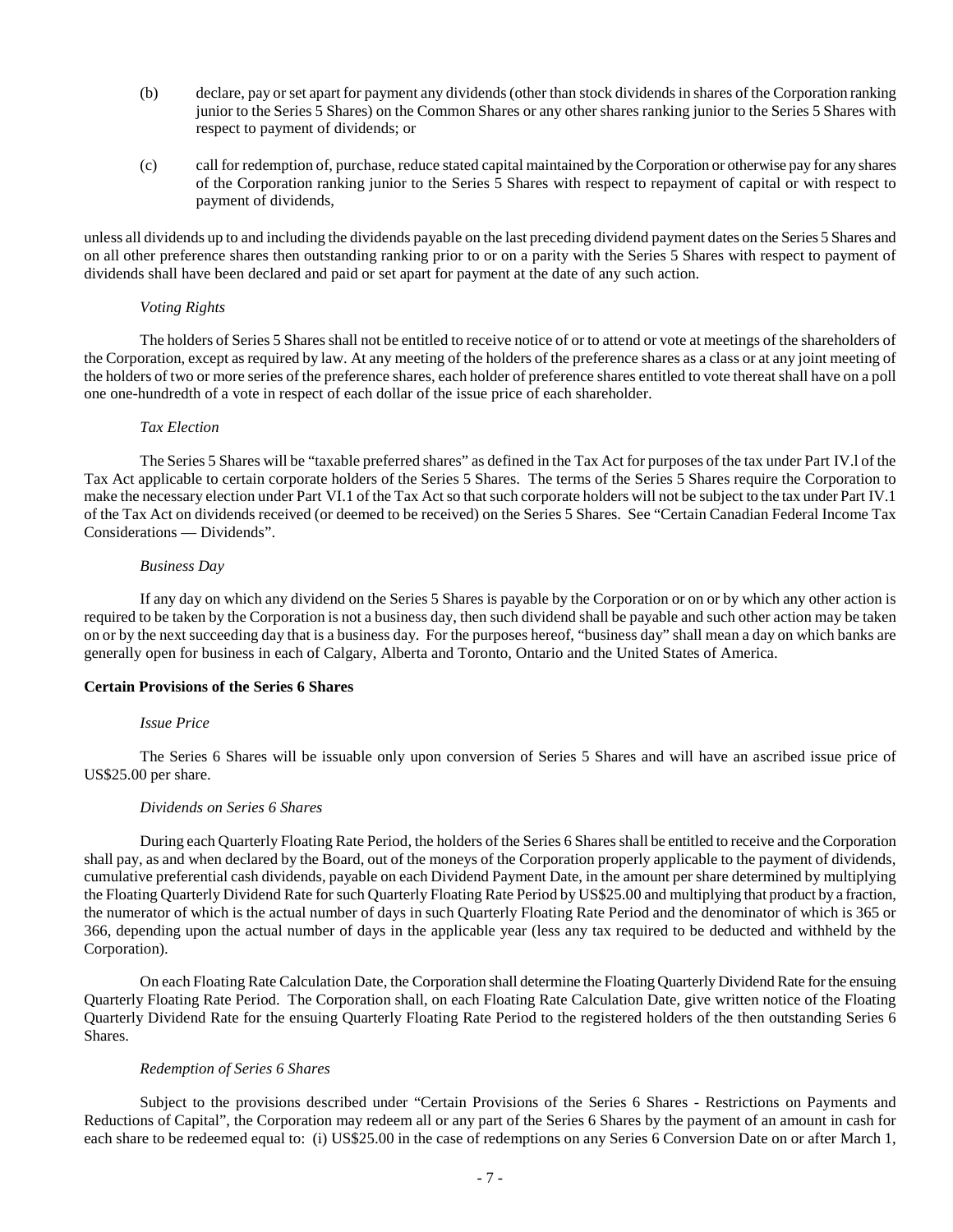2024 (the "**Series 6 Redemption Amount**"); or (ii) the Series 6 Redemption Amount plus US\$0.50 per share in the case of redemptions on any date after March 1, 2019 that is not a Series 6 Conversion Date, in each case plus all accrued and unpaid dividends thereon (less any tax required to be deducted and withheld by the Corporation) to but excluding the date fixed for redemption. Should any such date not be a business day, the redemption date will be the next succeeding business day.

Notice of any redemption of Series 6 Shares will be given by the Corporation not more than 60 days and not less than 30 days prior to the date fixed for redemption. If less than all of the outstanding Series 6 Shares are at any time to be redeemed, the shares so to be redeemed shall be selected by lot in such manner as the Board or the transfer agent, if any, appointed by the Corporation in respect of such shares shall decide, or, if the Board so decides, such shares may be redeemed pro rata (disregarding fractions).

If the Corporation gives notice to the holders of the Series 6 Shares of the redemption of all of the Series 6 Shares, the right of a holder of Series 6 Shares to convert such Series 6 Shares shall terminate and the Corporation shall not be required to give notice to the registered holders of the Series 6 Shares of an Annual Fixed Dividend Rate, a Floating Quarterly Dividend Rate or the conversion right of holders of Series 6 Shares.

### *Conversion of Series 6 Shares into Series 5 Shares*

The Series 6 Shares shall not be convertible prior to March 1, 2024. Holders of Series 6 Shares shall have the right to convert on each Series 6 Conversion Date, subject to restrictions on conversion described below, all or any of their Series 6 Shares into Series 5 Shares on the basis of one Series 5 Share for each Series 6 Share. Notice of a holder's intention to convert Series 6 Shares must be received by the transfer agent and registrar for the Series 6 Shares at its principal office in Toronto or Calgary not earlier than the 30<sup>th</sup> day prior to, but not later than 5:00 p.m. (Toronto time) on the 15<sup>th</sup> day preceding, a Series 6 Conversion Date. Once received by the transfer agent and registrar on behalf of the Corporation, the election of a holder to convert is irrevocable.

The Corporation shall, not more than 60 days and not less than 30 days prior to the applicable Series 6 Conversion Date, give notice to the then registered holders of the Series 6 Shares of the conversion right. On the  $30<sup>th</sup>$  day prior to each Series 6 Conversion Date, the Corporation shall give notice to the then registered holders of the Series 6 Shares of the Annual Fixed Dividend Rate for the Series 5 Shares for the next succeeding Subsequent Fixed Rate Period and the Floating Quarterly Dividend Rate for the Series 6 Shares for the next succeeding Quarterly Floating Rate Period.

# *Automatic Conversion*

Holders of Series 6 Shares shall not be entitled to convert their shares into Series 5 Shares if the Corporation determines that there would remain outstanding on a Series 6 Conversion Date less than 1,000,000 Series 5 Shares, after having taken into account all Series 5 Shares tendered for conversion into Series 6 Shares and all Series 6 Shares tendered for conversion into Series 5 Shares. Furthermore, if the Corporation determines that there would remain outstanding on a Series 6 Conversion Date less than 1,000,000 Series 6 Shares, after having taken into account all Series 5 Shares tendered for conversion into Series 6 Shares and all Series 6 Shares tendered for conversion into Series 5 Shares, then all of the remaining outstanding Series 6 Shares shall be converted automatically into Series 5 Shares on the basis of one Series 5 Share for each Series 6 Share on the applicable Series 6 Conversion Date.

The Corporation reserves the right not to deliver Series 5 Shares to any person that the Corporation or its transfer agent has reason to believe is a person whose address is in, or that the Corporation or its transfer agent has reason to believe is a resident of, any jurisdiction outside Canada if such delivery would require the Corporation to take any action to comply with the securities laws of such jurisdiction.

The Series 5 Shares and Series 6 Shares are series of shares in the same class. The conversion right entitles holders to elect periodically which of the two series they wish to hold and does not entitle holders to receive a different class or type of securities. Other than the different dividend rights and redemption rights attached thereto, the Series 5 Shares and Series 6 Shares are identical in all material respects.

### *Purchase for Cancellation*

Subject to the provisions described under "Certain Provisions of the Series 6 Shares - Restrictions on Payments and Reductions of Capital", the Corporation may from time to time purchase for cancellation all or any part of the Series 6 Shares at any price by tender to all holders of Series 6 Shares or through the facilities of any stock exchange on which the Series 6 Shares are listed, or in any other manner, provided that in the case of a purchase in any other manner the price for such Series 6 Shares so purchased for cancellation shall not exceed the highest price offered for a board lot of Series 6 Shares on any stock exchange on which such shares are listed on the date of purchase for cancellation, plus costs of purchase.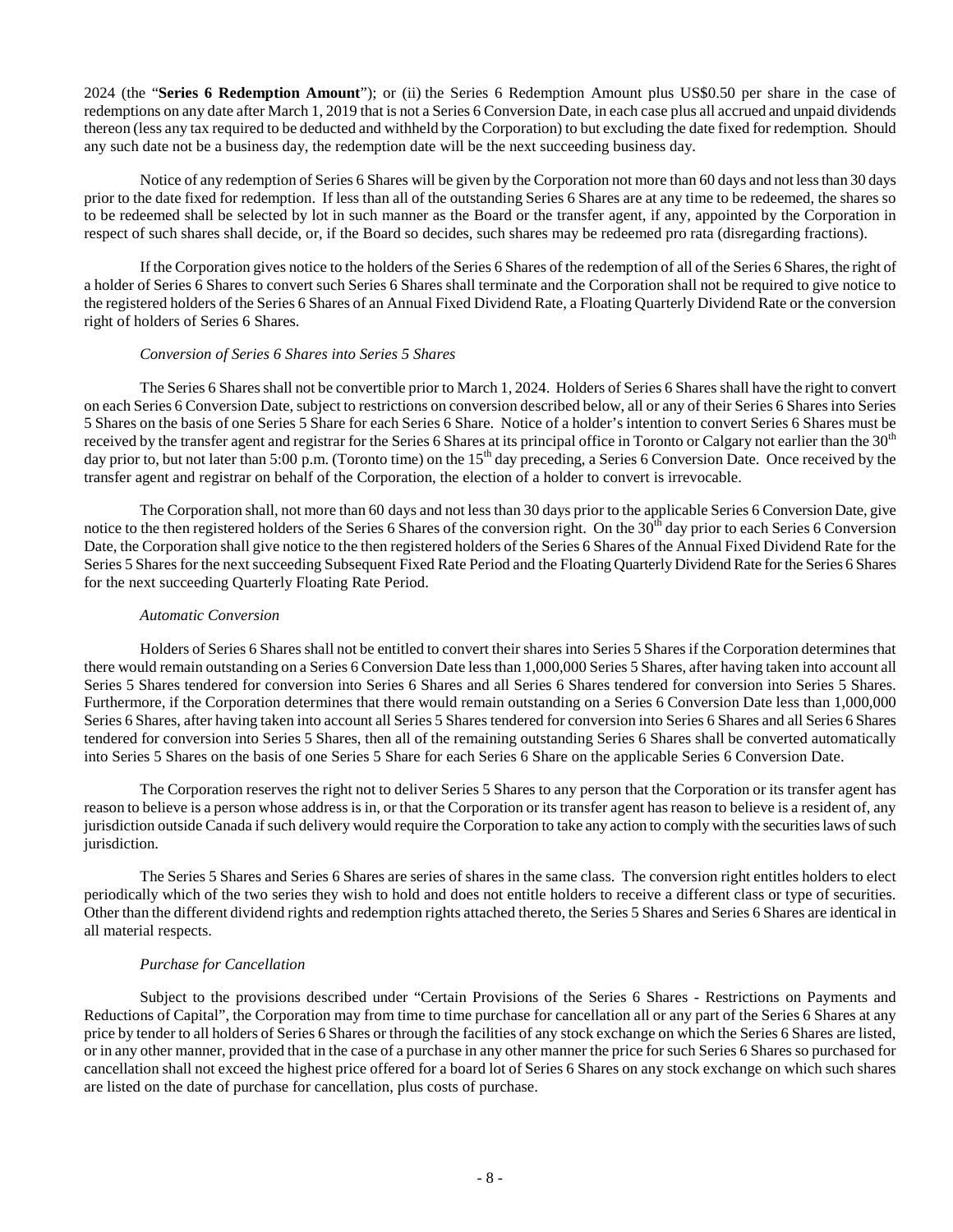#### *Rights on Liquidation*

In the event of the liquidation, dissolution or winding-up of the Corporation, whether voluntary or involuntary, or any other distribution of assets of the Corporation among its shareholders for the purpose of winding up its affairs, the holders of the Series 6 Shares shall be entitled to receive US\$25.00 per Series 6 Share together with all accrued and unpaid dividends thereon (less any tax required to be deducted and withheld by the Corporation) before any amount shall be paid or any property or assets of the Corporation shall be distributed to the holders of junior shares. After payment to the holders of the Series 6 Shares of the amount so payable to them, they shall not, as such, be entitled to share in any further distribution of the property, or assets of the Corporation.

#### *Restrictions on Payments and Reductions of Capital*

So long as any Series 6 Shares are outstanding, the Corporation shall not:

- (a) call for redemption of, purchase, reduce stated capital maintained by the Corporation or otherwise pay off less than all of the Series 6 Shares and all other preference shares of the Corporation then outstanding ranking prior to or on parity with the Series 6 Shares with respect to payment of dividends;
- (b) declare, pay or set apart for payment any dividends (other than stock dividends in shares of the Corporation ranking junior to the Series 6 Shares) on the Common Shares or any other shares ranking junior to the Series 6 Shares with respect to payment of dividends; or
- (c) call for redemption of, purchase, reduce stated capital maintained by the Corporation or otherwise pay for any shares of the Corporation ranking junior to the Series 6 Shares with respect to repayment of capital or with respect to payment of dividends,

unless all dividends up to and including the dividends payable on the last preceding dividend payment dates on the Series 6 Shares and on all other preference shares then outstanding ranking prior to or on a parity with the Series 6 Shares with respect to payment of dividends shall have been declared and paid or set apart for payment at the date of any such action.

#### *Voting Rights*

The holders of Series 6 Shares shall not be entitled to receive notice of or to attend or vote at meetings of the shareholders of the Corporation, except as required by law. At any meeting of the holders of the preference shares as a class or at any joint meeting of the holders of two or more series of the preference shares, each holder of preference shares entitled to vote thereat shall have on a poll one one-hundredth of a vote in respect of each dollar of the issue price of each share held.

#### *Tax Election*

The Series 6 Shares will be "taxable preferred shares" as defined in the Tax Act for purposes of the tax under Part IV.1 of the Tax Act applicable to certain corporate holders of the Series 6 Shares. The terms of the Series 6 Shares require the Corporation to make the necessary election under Part VI.1 of the Tax Act so that such corporate holders will not be subject to the tax under Part IV.1 of the Tax Act on dividends received (or deemed to be received) on the Series 6 Shares. See "Certain Canadian Federal Income Tax Considerations — Dividends".

### *Business Day*

If any day on which any dividend on the Series 6 Shares is payable by the Corporation or on or by which any other action is required to be taken by the Corporation is not a business day, then such dividend shall be payable and such other action may be taken on or by the next succeeding day that is a business day. For the purposes hereof, "business day" shall mean a day on which banks are generally open for business in each of Calgary, Alberta and Toronto, Ontario and the United States of America.

#### <span id="page-12-0"></span>**DEPOSITORY SERVICES**

The Series 5 Shares and Series 6 Shares will be issued in "book-entry only" form and must be purchased or transferred through a participant in the CDS depository service ("**CDS Participant**"). The Corporation will cause a global certificate or certificates representing any newly issued Series 5 Shares or Series 6 Shares to be delivered to, and registered in the name of, CDS or its nominee. All rights of holders of Series 5 Shares or Series 6 Shares must be exercised through, and all payments or other property to which such holder of Series 5 Shares or Series 6 Shares, as the case may be, is entitled, will be made or delivered by, CDS or the CDS Participant through which the holder of Series 5 Shares or Series 6 Shares holds such shares. Each person who acquires Series 5 Shares or Series 6 Shares will receive only a customer confirmation of purchase from the registered dealer from or through which the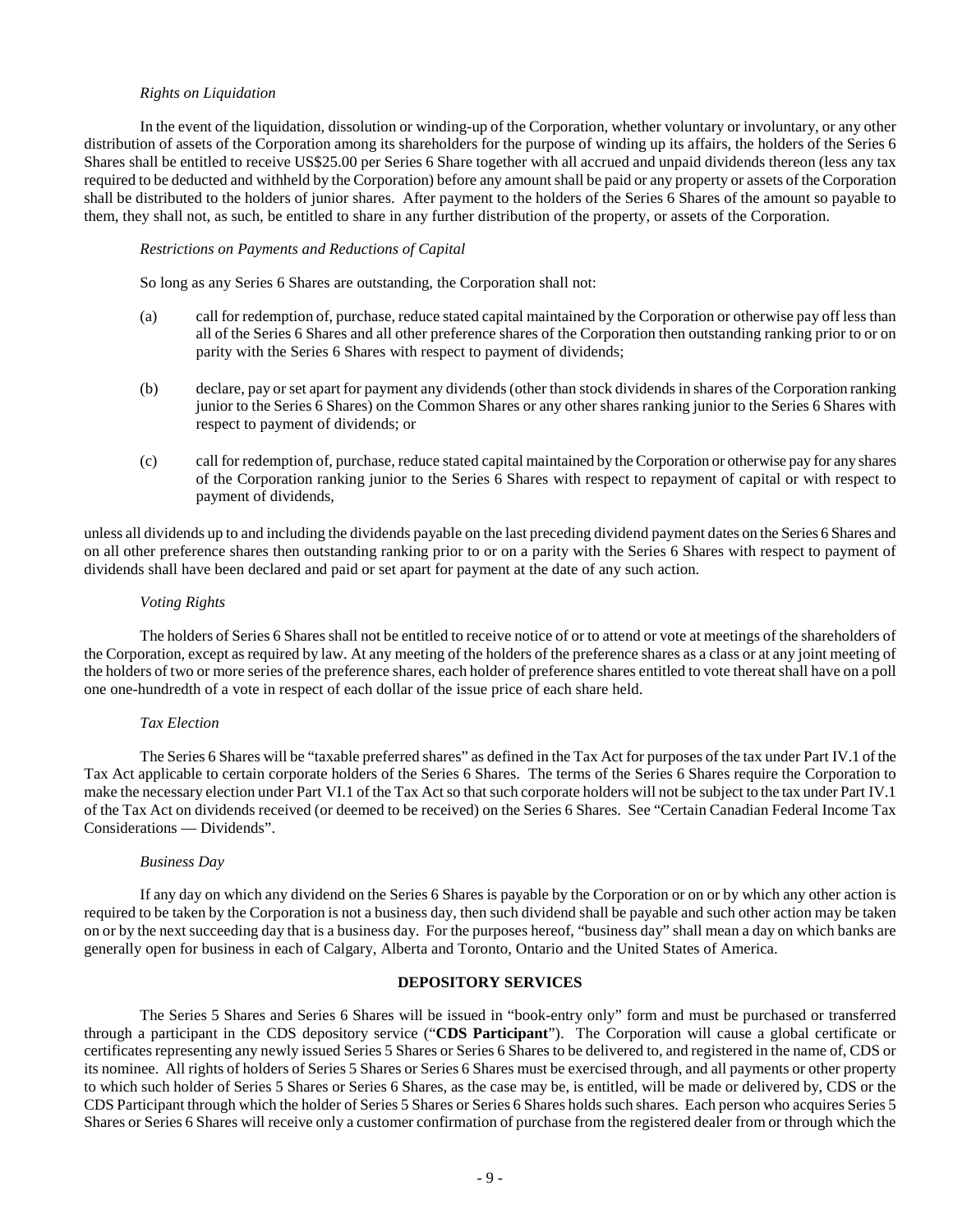Series 5 Shares or Series 6 Shares are acquired in accordance with the practices and procedures of that registered dealer. The practices of registered dealers may vary, but generally customer confirmations are issued promptly after execution of a customer order. CDS is responsible for establishing and maintaining book-entry accounts for its CDS Participants having interests in the Series 5 Shares or Series 6 Shares.

The ability of a beneficial owner of Series 5 Shares or Series 6 Shares to pledge such shares or otherwise take action with respect to such owner's interest in such shares (other than through a CDS Participant) may be limited due to the lack of a physical certificate.

The Corporation has the option to terminate registration of the Series 5 Shares and Series 6 Shares through the book-entry only system, in which event certificates for Series 5 Shares and Series 6 Shares in fully registered form will be issued to the beneficial owners of such shares or their nominees.

Neither the Corporation nor the Underwriters will assume any liability for: (a) any aspect of the records relating to the beneficial ownership of the Series 5 Shares or Series 6 Shares held by CDS or the payments relating thereto; (b) maintaining, supervising or reviewing any records relating to the Series 5 Shares or Series 6 Shares; or (c) any advice or representation made by or with respect to CDS and those contained in this Prospectus Supplement and relating to the rules governing CDS or any action to be taken by CDS or at the direction of its CDS Participants. The rules governing CDS provide that it acts as the agent and depository for the CDS Participants. As a result, CDS Participants must look solely to CDS and persons, other than CDS Participants, having an interest in the Series 5 Shares or Series 6 Shares must look solely to CDS Participants for payments made by or on behalf of the Corporation to CDS in respect of the Series 5 Shares or Series 6 Shares.

If: (i) required by applicable law; (ii) the book-entry only system ceases to exist; (iii) CDS advises the Corporation that it is no longer willing or able to discharge properly its responsibilities as depository with respect to the Series 5 Shares or Series 6 Shares and the Corporation is unable to locate a qualified successor; or (iv) the Corporation, at its option, decides to terminate the book-entry only system, then certificates representing the Series 5 Shares and Series 6 Shares, as applicable, will be made available to shareholders.

# <span id="page-13-0"></span>**EARNINGS COVERAGE RATIOS**

The following earnings coverage ratios have been calculated on a consolidated basis for the respective 12 month periods ended December 31, 2012 and June 30, 2013 and are derived from audited financial information in the case of December 31, 2012 and unaudited financial information in the case of June 30, 2013, in each case prepared in accordance with U.S. GAAP. The following ratios give pro forma effect to the issuance by the Corporation of the Series 5 Shares pursuant to this Prospectus Supplement as well as the issuance by the Corporation of 16,000,000 Cumulative Redeemable Preference Shares, Series 1 (the "**Series 1 Shares**") pursuant to a prospectus supplement dated March 20, 2013 and 24,000,000 Cumulative Redeemable Preference Shares, Series 3 (the "**Series 3 Shares**") pursuant to a prospectus supplement dated May 30, 2013. Adjustments for other normal course issuances and repayments of long-term debt subsequent to December 31, 2012 and June 30, 2013 would not materially affect the ratio and, as a result, have not been made. The earnings coverage ratios set forth below do not purport to be indicative of the earnings coverage ratios for any future periods.

|                                  | <b>Twelve Month Period Ended</b> |               |  |
|----------------------------------|----------------------------------|---------------|--|
|                                  | December 31, $2012^{(2)}$        | June 30, 2013 |  |
| Earnings coverage <sup>(1)</sup> | 1.3 times                        | 1.4 times     |  |

#### **Notes:**

(1) Earnings coverage on a net earnings basis is equal to earnings attributable to the Corporation plus net interest expense and income taxes divided by net interest expense plus capitalized interest and preference share dividend obligations.

(2) Earnings for this period has been revised. See Note 2 to the June 30, 2013 consolidated financial statements of the Corporation.

The Corporation evaluates its performance using a variety of measures. Earnings coverage discussed above is not defined under U.S GAAP and, therefore, should not be considered in isolation or as an alternative to, or more meaningful than, net earnings as determined in accordance with U.S. GAAP as an indicator of the Corporation's financial performance or liquidity. This measure is not necessarily comparable to a similarly titled measure of another company.

The Corporation's dividend requirements on all of its preference shares, including giving effect to the issuance of the Series 5 Shares to be distributed under this Prospectus Supplement as well as the issuance of Series 1 Shares pursuant to the prospectus supplement dated March 20, 2013 and Series 3 Shares pursuant to the prospectus supplement dated May 30, 2013 and adjusted to a before tax equivalent using an effective income tax rate of 21% at June 30, 2013 and 12% at December 31, 2012, amounted to approximately \$228 million for the 12 months ended December 31, 2012 and approximately \$255 million for the 12 months ended June 30, 2013. The Corporation's interest requirements for the 12 months ended December 31, 2012 amounted to approximately \$987 million and for the 12 months ended June 30, 2013 amounted to approximately \$1,034 million. The Corporation's earnings before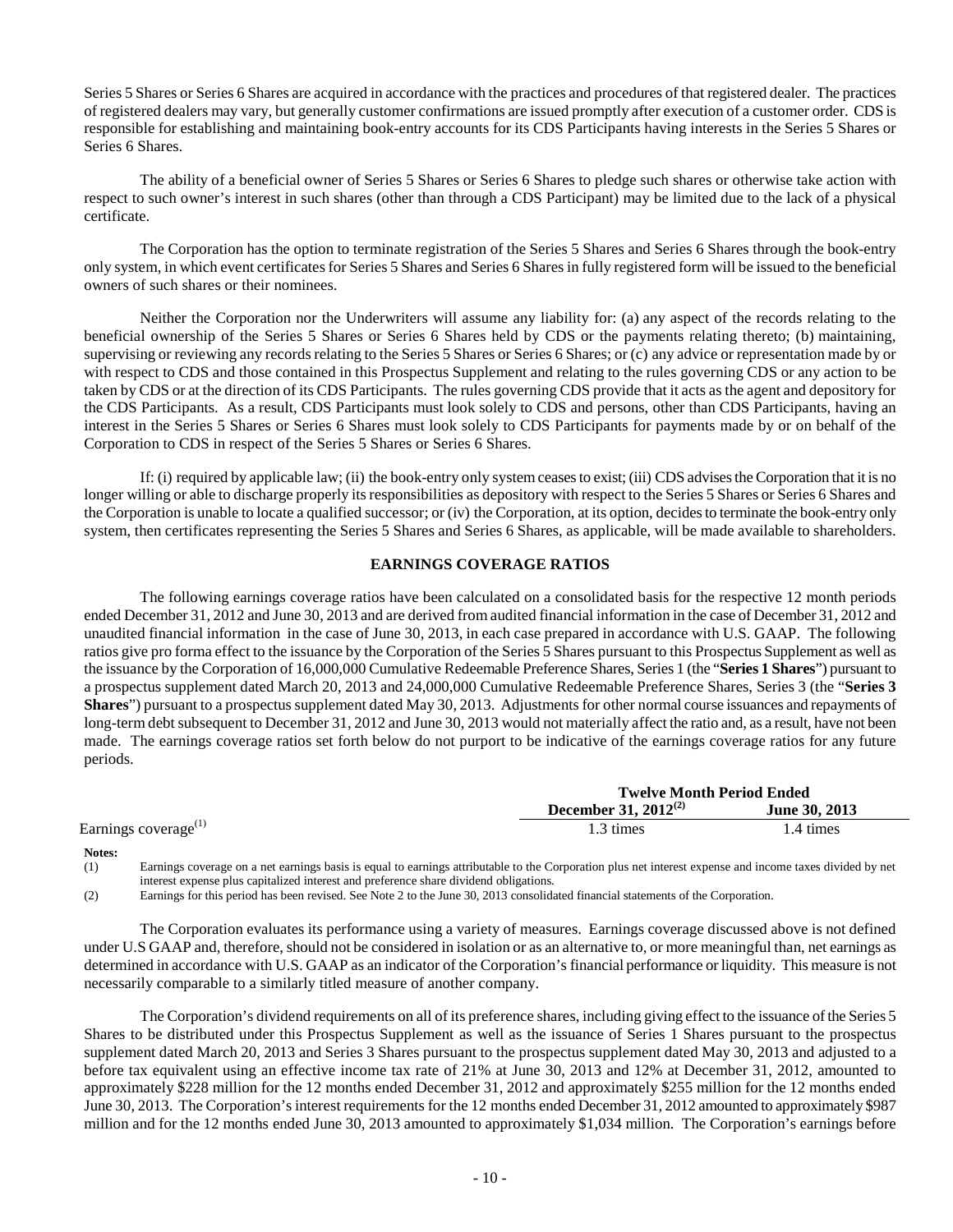interest and income tax for the 12 months ended December 31, 2012 were approximately \$1,617 million, which is 1.3 times the Corporation's aggregate dividend and interest requirements for this period. The Corporation's earnings before interest and income tax for the 12 months ended June 30, 2013 were approximately \$1,786 million, which is 1.4 times the Corporation's aggregate dividend and interest requirements for this period.

### <span id="page-14-0"></span>**CREDIT RATINGS**

The Series 5 Shares have been rated Pfd-2(low) by DBRS Limited ("**DBRS**") and P-2 by Standard & Poor's ("**S&P**") (DBRS and S&P are each a "**Rating Agency**"). Credit ratings are intended to provide investors with an independent measure of credit quality of an issue of securities. The Rating Agencies' ratings for an issuer's preference shares may range from a high of Pfd-1 to a low of D for DBRS and from a high of P-1 to a low of D for S&P.

According to the DBRS rating system, securities rated Pfd-2 are of satisfactory credit quality. "High" or "low" grades are used to indicate the relative standing within a rating category. According to the S&P rating system, securities rated P-2 exhibit adequate protection parameters. The ratings from P-1 to -3 may be modified by "high", "mid" and "low" grades which indicate relative standing within the major rating categories.

Credit ratings are intended to provide investors with an independent assessment of the credit quality of an issue or issuer of securities and do not speak to the suitability of particular securities for any particular investor. The credit ratings assigned to the Series 5 Shares may not reflect the potential impact of all risks on the value of the Series 5 Shares. The credit ratings accorded to the Series 5 Shares by the Rating Agencies are not recommendations to purchase, hold or sell such shares inasmuch as such ratings do not comment as to market price or suitability for a particular investor. There is no assurance that any rating will remain in effect for any given period of time or that any rating will not be revised or withdrawn entirely by a Rating Agency in the future if, in its judgment, circumstances so warrant. The lowering of any rating of the Series 5 Shares may negatively affect the quoted market price, if any, of such shares.

# <span id="page-14-1"></span>**PLAN OF DISTRIBUTION**

Pursuant to an underwriting agreement (the "**Underwriting Agreement**") dated as of September 19, 2013 among the Corporation and the Underwriters, the Corporation has agreed to sell an aggregate of 8,000,000 Series 5 Shares to the Underwriters, and the Underwriters have severally (and not jointly or jointly and severally) agreed to purchase from the Corporation, as principal, such Series 5 Shares at a price of US\$25.00 per Series 5 Share payable in cash against delivery on the Offering Closing Date. The Underwriting Agreement provides that, in consideration of the services of the Underwriters in connection with the Offering, the Corporation will pay the Underwriters a fee of US\$0.25 per Series 5 Share issued and sold by the Corporation to certain institutions, and US\$0.75 per Series 5 Share for all other Series 5 Shares issued and sold by the Corporation as part of the Offering, for an aggregate fee payable by the Corporation of US\$6,000,000, assuming that no Series 5 Shares are sold to such institutions (and assuming the Underwriters' Option is not exercised). The Underwriters' fee is payable on the Offering Closing Date and will be paid, along with the expenses of the offering, which are estimated to be \$300,000, from the general funds of the Corporation.

The Corporation has granted to the Underwriters the Underwriters'Option, exercisable at any time until 48 hours prior to 6:30 a.m. (Calgary time) on the Offering Closing Date, to purchase up to an additional 2,000,000 Series 5 Shares on the same terms and conditions as described above. If the Underwriters' Option is exercised in full, the total price to the public, the Underwriters' fee and the net proceeds to the Corporation, before expenses of the Offering, will be US\$250,000,000, US\$7,500,000 and US\$242,500,000, respectively assuming that no Series 5 Shares are sold to certain institutions. The Series 5 Shares that may be issued on the exercise of the Underwriters' Option are also qualified for distribution under this Prospectus Supplement.

The terms of the Offering were established through negotiations between the Corporation and the Underwriters.

The obligations of the Underwriters under the Underwriting Agreement are several (and not joint or joint and several) and may be terminated at their discretion upon the occurrence of certain stated events. If an Underwriter fails to purchase the Series 5 Shares which it has agreed to purchase, the other Underwriters may, but are not obligated to, purchase such Series 5 Shares, provided that, if the aggregate number of Series 5 Shares not purchased is less than or equal to 10% of the aggregate number of Series 5 Shares agreed to be purchased by the Underwriters, then each of the other Underwriters is obligated to purchase severally the Series 5 Shares not taken up, on a pro rata basis or as they may otherwise agree as between themselves. If the aggregate number of Series 5 Shares not purchased is greater than 10% of the aggregate number of Series 5 Shares agreed to be purchased by the Underwriters, then each of the other Underwriters shall be relieved of its obligations to purchase its respective percentage of the Series 5 Shares, subject to the terms and conditions of the Underwriting Agreement. The Underwriters are, however, obligated to take up and pay for all Series 5 Shares if any Series 5 Shares are purchased under the Underwriting Agreement. The Underwriting Agreement also provides that the Corporation will indemnify the Underwriters and their respective directors, officers, shareholders, agents and employees against certain liabilities and expenses.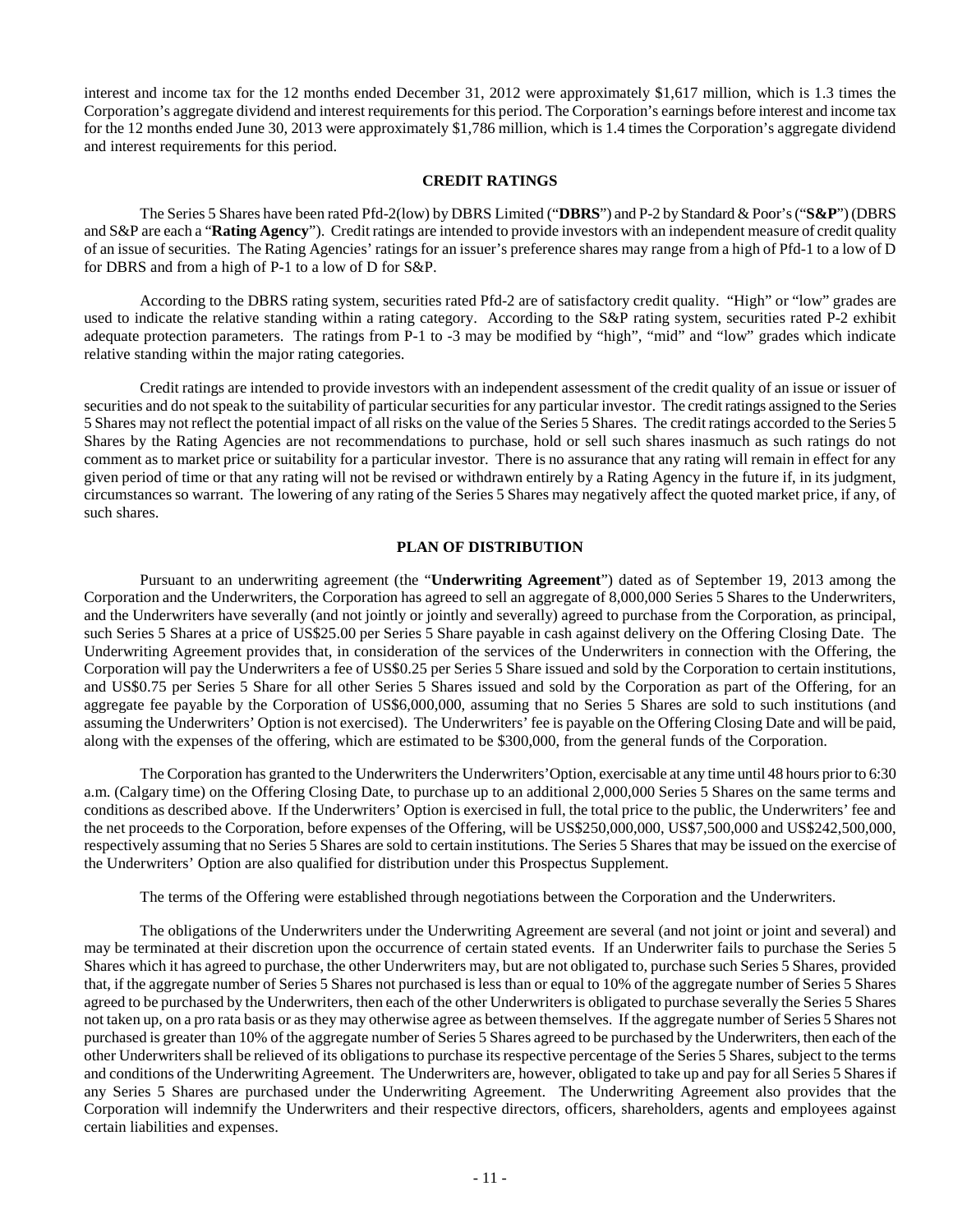The Underwriters propose to offer the Series 5 Shares initially at the public offering price specified on the cover page of this Prospectus Supplement. After the Underwriters have made a reasonable effort to sell all of the Series 5 Shares offered by this Prospectus Supplement at the price specified herein, the offering price may be decreased and may be further changed from time to time to an amount not greater than US\$25.00. In the event the offering price of the Series 5 Shares is reduced, the compensation received by the Underwriters will be decreased by the amount by which the aggregate price paid by the purchasers for the Series 5 Shares is less than the gross proceeds paid by the Underwriters to the Corporation for the Series 5 Shares. Any such reduction will not affect the proceeds received by the Corporation.

Subscriptions for Series 5 Shares will be received subject to rejection or allotment in whole or in part, and the right is reserved to close the subscription books at any time without notice.

The TSX has conditionally approved the listing of the Series 5 Shares and Series 6 Shares. Listing is subject to the Corporation fulfilling all the listing requirements of the TSX. There can be no assurance that the Series 5 Shares and the Series 6 Shares will be accepted for listing on the TSX.

The Corporation has agreed that, subject to certain exceptions, it shall not issue or agree to issue any preference shares or other securities convertible into, or exchangeable for, preference shares prior to 60 days after the Offering Closing Date without the prior consent of CIBC World Markets Inc., RBC Dominion Securities Inc., Scotia Capital Inc. and TD Securities Inc. on behalf of the Underwriters, which consent shall not be unreasonably withheld.

Pursuant to policy statements of certain securities regulators, the Underwriters may not, throughout the period of distribution, bid for or purchase Series 5 Shares. The policy statements allow certain exceptions to the foregoing prohibitions. The Underwriters may only avail themselves of such exceptions on the condition that the bid or purchase not be engaged in for the purpose of creating actual or apparent active trading in, or raising the price of, the Series 5 Shares. These exceptions include a bid or purchase permitted under the Universal Market Integrity Rules for Canadian Marketplaces of the Investment Industry Regulatory Organization of Canada, relating to market stabilization and passive market making activities and a bid or purchase made for and on behalf of a customer where the order was not solicited during the period of distribution. Pursuant to the first mentioned exception, in connection with the Offering, the Underwriters may over-allot or effect transactions which stabilize or maintain the market price of the Series 5 Shares at levels other than those which otherwise might prevail on the open market. Such transactions, if commenced, may be discontinued at any time.

Neither the Series 5 Shares nor the Series 6 Shares have been or will be registered under the U.S. Securities Act. They are being sold only outside the United States to non-U.S. Persons (as those terms are defined under Regulation S under the U.S. Securities Act) and may not be reoffered, resold, pledged or otherwise transferred in the United States or to U.S. Persons.

# <span id="page-15-0"></span>**RELATIONSHIP BETWEEN THE CORPORATION'S LENDERS AND THE UNDERWRITERS**

Each of the Underwriters is, directly or indirectly, an affiliate of a bank or other financial institution that is one of the Corporation's lenders and to which the Corporation is currently indebted (collectively, the "**Affiliate Lenders**"). Consequently, the Corporation may be considered to be a connected issuer of the Underwriters under applicable securities laws.

At September 23, 2013, the Corporation had nil outstanding indebtedness to the lenders under the Corporation's unsecured credit facilities. In addition, approximately \$2.7 billion of the Corporation's unsecured credit facilities are being used as a backstop to support outstanding commercial paper balances. The Corporation has complied with the instruments governing its credit facilities and no breach thereof has ever been waived by any of the Affiliate Lenders. Except as otherwise disclosed in this Prospectus Supplement and the Prospectus, the financial position of the Corporation has not changed substantially since the indebtedness under its credit facilities was incurred. The Corporation intends to use the net proceeds from the Offering to partially fund capital projects and to reduce short term indebtedness of the Corporation and its affiliates, which short term indebtedness was used to fund the Corporation's capital program, and for other general corporate purposes and, as a consequence, net proceeds from the Offering may be paid to one or more of the Affiliate Lenders. For more information, see "Use of Proceeds" herein.

The decision to distribute Series 5 Shares pursuant to the Offering was made by the Corporation and the determination of the terms of the Offering was made through negotiations between the Corporation and the Underwriters. The Affiliate Lenders did not have any involvement in such decision or determination but have each been advised of the Offering and the terms thereof. Each of the Underwriters, will receive its proportionate share of the aggregate underwriting commission payable by the Corporation to the Underwriters.

### <span id="page-15-1"></span>**CERTAIN CANADIAN FEDERAL INCOME TAX CONSIDERATIONS**

In the opinion of McCarthy Tétrault LLP, counsel to the Corporation, and Dentons Canada LLP, counsel to the Underwriters, the following summary, as of the date hereof, describes the principal Canadian federal income tax considerations generally applicable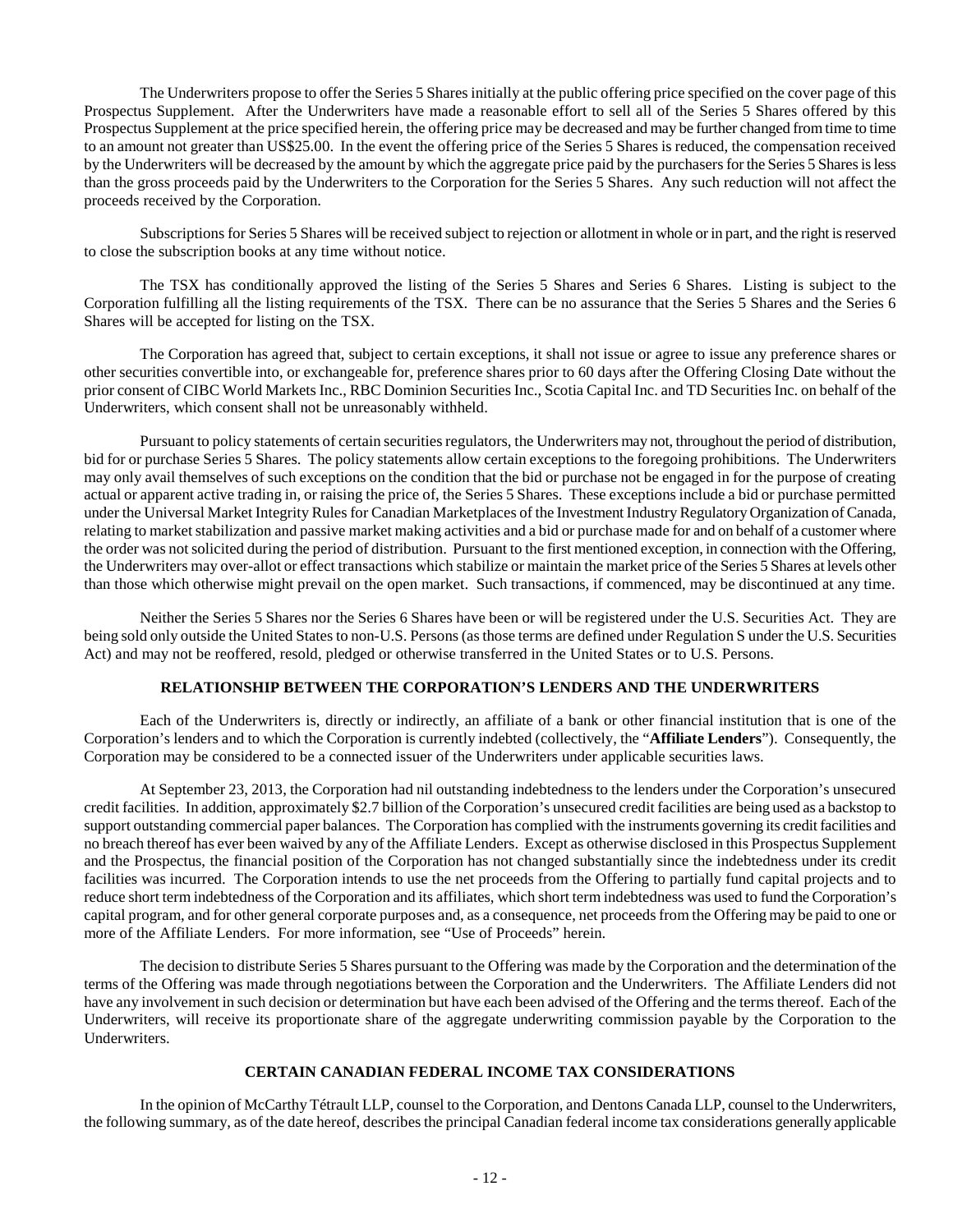under the provisions of the Tax Act to a prospective purchaser of Series 5 Shares pursuant to this Prospectus Supplement (a "**Holder**") who, at all relevant times, for the purposes of the Tax Act, is (or is deemed to be) resident in Canada, holds the Series 5 Shares and will hold the Series 6 Shares, as applicable, as capital property, deals at arm's length with the Corporation and is not affiliated with the Corporation or the Underwriters and is not exempt from tax under Part I of the Tax Act. Generally, the Series 5 Shares or Series 6 Shares will be considered to be capital property to a Holder provided the Holder does not hold the shares in the course of carrying on a business and has not acquired them in one or more transactions considered to be an adventure in the nature of trade. Certain Holders who might not otherwise be considered to hold their Series 5 Shares or Series 6 Shares as capital property may, in certain circumstances, be entitled to have them and every other "Canadian security" (as defined in the Tax Act) owned by them in the taxation year of the election and in all subsequent years treated as capital property by making the irrevocable election permitted by subsection 39(4) of the Tax Act. Holders who will not hold their Series 5 Shares or their Series 6 Shares, as applicable, as capital property should consult their own tax advisers with respect to their own particular circumstances.

This summary is not applicable to a Holder: (i) that is a "financial institution", as defined in the Tax Act for the purpose of the "mark-to-market property" rules; (ii) an interest in which would be a "tax shelter investment" as defined in the Tax Act; (iii) that is a "specified financial institution" as defined in the Tax Act; (iv) which has made a "functional currency" election under the Tax Act to determine its Canadian tax results in a currency other than Canadian currency; or (v) that enters into a "synthetic disposition arrangement" or a "derivative forward agreement", as such terms are defined in the proposed amendments to the Tax Act contained in the draft legislation released by the Minister of Finance (Canada) on September 13, 2013, in respect of the Series 5 Shares or the Series 6 Shares. Any such Holder should consult its own tax advisors with respect to an investment in the Series 5 Shares.

This summary is based upon the current provisions of the Tax Act, the regulations thereunder (the "**Regulations**"), all specific proposals to amend the Tax Act and the Regulations publicly announced by or on behalf of the Minister of Finance (Canada) prior to the date hereof (the "**Proposals**"), existing case law and counsel's understanding of the current published administrative and assessing practices of the Canada Revenue Agency. This summary assumes the Proposals will be enacted in the form proposed; however, no assurance can be given that the Proposals will be enacted in their current form, or at all. This summary is not exhaustive of all possible Canadian federal income tax considerations and, except for the Proposals, does not take into account or anticipate any changes in law, whether by legislative, governmental or judicial decision or action, nor does it take into account any provincial, territorial or foreign income tax legislation or considerations.

**This summary is of a general nature only and is not intended to be, nor should it be construed to be, legal or tax advice to any particular Holder of Series 5 Shares or Series 6 Shares. No representations are made with respect to the income tax consequences to any particular Holder. Consequently, prospective Holders should consult their own tax advisers with respect to their particular circumstances for advice with respect to the tax consequences to them of acquiring, holding and disposing of the Series 5 Shares or the Series 6 Shares, including the application and effect of the income and other tax laws of any country, province, state or local tax authority.**

### *Foreign Currency Conversion*

For purposes of the Tax Act, all amounts relating to the acquisition, holding, conversion or disposition of Series 5 Shares or Series 6 Shares, as the case may be, including amounts relevant to the computation of actual and deemed dividends on the Series 5 Shares or the Series 6 Shares and the adjusted cost base, paid-up capital and proceeds of disposition relating to those shares, must be converted into Canadian dollars using the Bank of Canada noon rate on the day on which the amount first arose or such other rate of exchange as is acceptable to the Minister of National Revenue.

# *Dividends*

Dividends (including deemed dividends) received (or deemed to be received) on the Series 5 Shares or the Series 6 Shares, as the case may be, by an individual (other than certain trusts) will be included in the individual's income and will be subject to the gross-up and dividend tax credit rules normally applicable to taxable dividends received from taxable Canadian corporations. Individuals are entitled to an enhanced gross-up and dividend tax credit in respect of "eligible dividends" received from taxable Canadian corporations, such as the Corporation, if such dividends have been designated as eligible dividends by the Corporation at or before the time of payment. By notice in writing on the Corporation's website, the Corporation has designated all dividends paid by the Corporation to be "eligible dividends" within the meaning of the Tax Act unless otherwise notified.

Dividends received by a Holder who is an individual (other than certain trusts) may give rise to a liability for alternative minimum tax.

Dividends (including deemed dividends) received on the Series 5 Shares or the Series 6 Shares, as the case may be, by a Holder which is a corporation will be included in computing the Holder's income and will generally be deductible in computing the Holder's taxable income. A "private corporation", as defined in the Tax Act, or any other corporation controlled (whether by reason of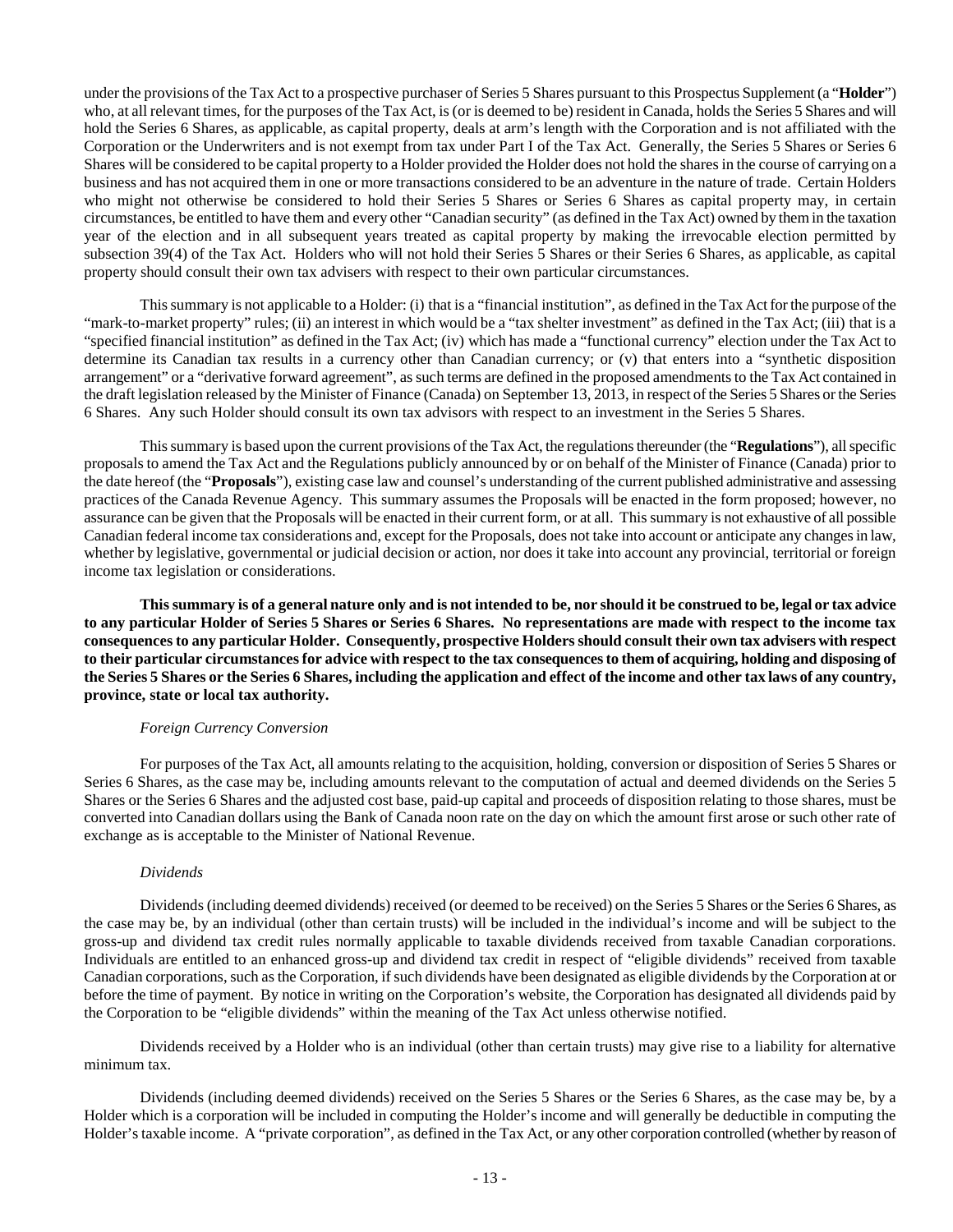a beneficial interest in one or more trusts or otherwise) by or for the benefit of an individual (other than a trust) or a related group of individuals (other than trusts), will generally be liable to pay a 33⅓% refundable tax under Part IV of the Tax Act on dividends received (or deemed to be received) on the Series 5 Shares or the Series 6 Shares, as the case may be, to the extent such dividends are deductible in computing its taxable income.

The Series 5 Shares and the Series 6 Shares will be "taxable preferred shares" as defined in the Tax Act. The terms of the Series 5 Shares and the Series 6 Shares require the Corporation to make the necessary election under Part VI.1 of the Tax Act so that corporate Holders will not be subject to tax under Part IV.1 of the Tax Act on dividends received (or deemed to be received) on the Series 5 Shares or the Series 6 Shares.

#### *Dispositions*

A Holder who disposes of or is deemed to dispose of Series 5 Shares or Series 6 Shares (on the redemption of such shares or otherwise but not including on a conversion of Series 5 Shares into Series 6 Shares or a conversion of Series 6 Shares into Series 5 Shares) will generally realize a capital gain (or a capital loss) to the extent that the Holder's proceeds of disposition, net of any reasonable costs of disposition, exceed (or are less than) the adjusted cost base of such shares to the Holder. The amount of any deemed dividend arising on the redemption, acquisition or cancellation by the Corporation of Series 5 Shares or Series 6 Shares, as the case may be, will generally not be included in computing the Holder's proceeds of disposition for purposes of computing the capital gain (or capital loss) arising on the disposition of such Series 5 Shares or Series 6 Shares, as the case may be. See "Redemption" below. If the Holder is a corporation, any capital loss arising on a disposition of a Series 5 Share or a Series 6 Share, as the case may be, may, in certain circumstances, be reduced by the amount of any dividends, including deemed dividends, which have been received (or deemed to be received) on the Series 5 Shares or Series 6 Shares or any share which was converted into such share. Analogous rules apply to a partnership or trust of which a corporation, partnership or trust is a member or beneficiary.

Generally, one-half of any capital gain will be included in computing the Holder's income in the year of disposition as a taxable capital gain and one-half of any capital loss (an "allowable capital loss") must be deducted from the Holder's taxable capital gains in the year of disposition. Allowable capital losses in excess of taxable capital gains for a taxation year generally may be carried back up to three taxation years or carried forward indefinitely and deducted against net taxable capital gains in those other taxation years. Capital gains realized by an individual may give rise to a liability for alternative minimum tax. Taxable capital gains of a "Canadian-controlled private corporation", as defined in the Tax Act, may be subject to an additional refundable tax at a rate of 6⅔%.

#### *Redemption*

If the Corporation redeems Series 5 Shares or Series 6 Shares, or otherwise acquires or cancels Series 5 Shares or Series 6 Shares (other than by a purchase by the Corporation of the shares in the open market in the manner in which shares are normally purchased by any member of the public in the open market), the Holder will be deemed to have received a dividend equal to the amount, if any, paid by the Corporation (including any redemption premium) in excess of the paid-up capital (as determined for purposes of the Tax Act) of such shares at such time. As discussed above under "Foreign Currency Conversion", all amounts relating to the acquisition, holding, conversion or disposition of the Series 5 Shares or Series 6 Shares must be converted to Canadian dollars using the applicable exchange rate at the time the relevant amount first arose. Changes in the exchange rate of Canadian and U.S. dollars between the date of issuance of the Series 5 Shares or Series 6 Shares, as the case may be, which are relevant to the computation of the paid-up capital of such shares, and the date of redemption, which is relevant to the computation of the redemption proceeds for such shares, may affect the computation of any such deemed dividend. Generally, any excess of the amount paid over the amount of the deemed dividend will be treated as proceeds of disposition for purposes of computing the capital gain or capital loss arising on the disposition of such shares. See "Dispositions" above. In the case of a corporate holder, it is possible that in certain circumstances all or part of any such deemed dividend may be treated as proceeds of disposition and not as a dividend.

#### *Conversion*

The conversion of Series 5 Shares into Series 6 Shares and the conversion of Series 6 Shares into Series 5 Shares will not constitute a disposition of property for purposes of the Tax Act and, accordingly, will not give rise to a capital gain or capital loss. The cost to a Holder of the Series 5 Shares or Series 6 Shares, as the case may be, received on the conversion will, subject to the cost averaging rules contained in the Tax Act for identical properties, be deemed to be equal to the Holder's adjusted cost base of the converted Series 5 Shares or Series 6 Shares, as the case may be, immediately before the conversion. As discussed above under "Foreign Currency Conversion", all amounts relating to the acquisition, holding, conversion or disposition of the Series 5 Shares or Series 6 Shares must be converted to Canadian dollars using the applicable exchange rate at the time the relevant amount first arose. The amount added to the paid-up capital of the Series 6 Shares or the Series 5 Shares, as the case may be, issuable on a conversion is limited to the lesser of the aggregate paid-up capital of the shares being converted and the then Canadian dollar equivalent of the aggregate fair market value of the shares being converted. Accordingly, changes in the exchange rate of Canadian and U.S. dollars between the date of issuance of the Series 5 Shares or Series 6 Shares, as the case may be, and the date of a conversion of such shares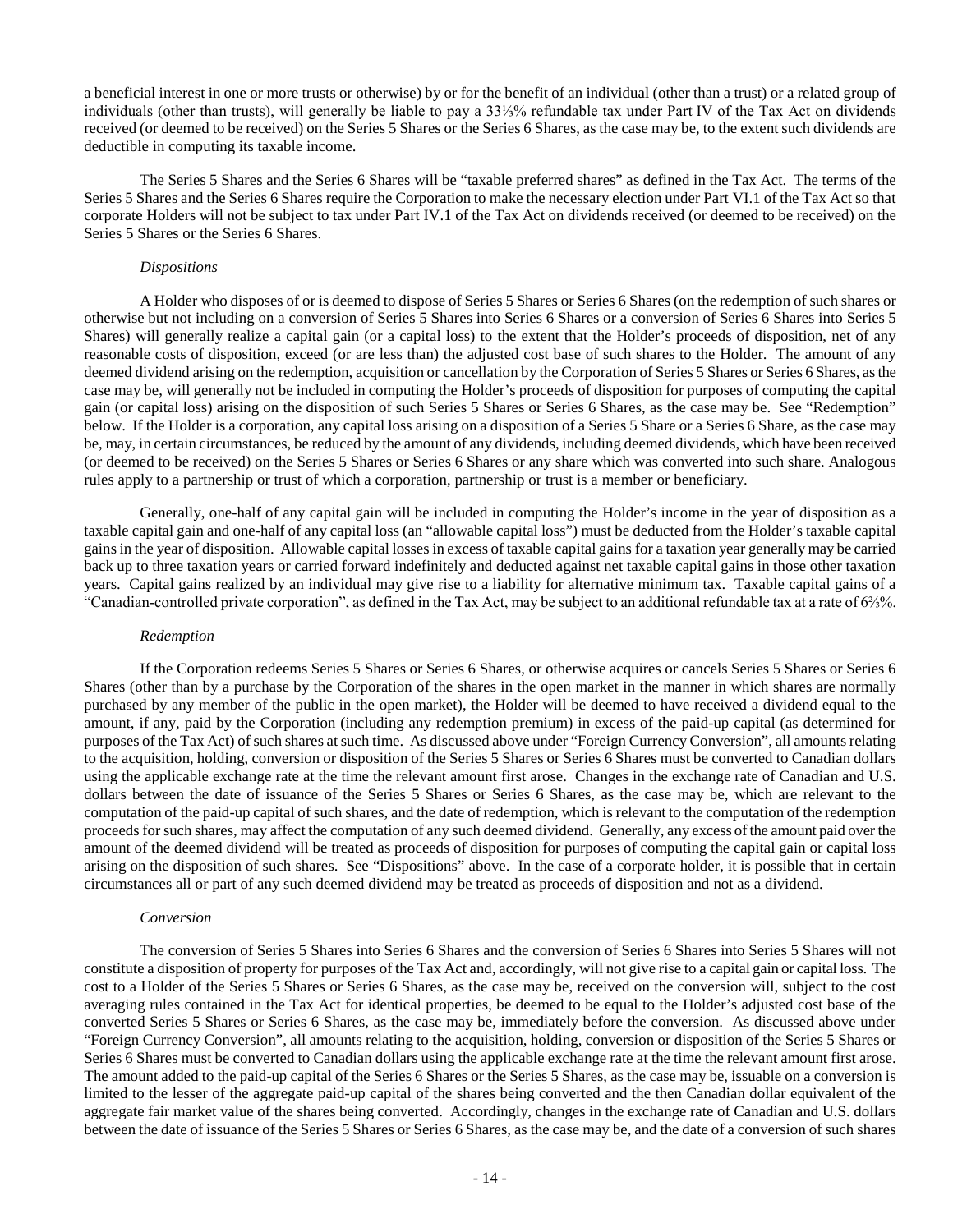into Series 6 Shares or Series 5 Shares could result in Holders of the Series 6 Shares or the Series 5 Shares, as the case may be, having a per share paid-up capital amount that is less than the per share paid-up capital amount prior to the conversion. This reduction in the paid-up capital of the Series 5 Shares or the Series 6 Shares could result in a dividend or an increase in the amount of the dividend, deemed to be received by Holders of Series 5 Shares or Series 6 Shares, as the case may be, on a subsequent redemption, acquisition or purchase for cancellation by the Corporation of such shares that may not have otherwise arisen had there not been change to the exchange rate and a conversion of shares from one series to another. See "Dispositions" above.

### <span id="page-18-0"></span>**ELIGIBILITY FOR INVESTMENT**

In the opinion of McCarthy Tétrault LLP, counsel to the Corporation, and Dentons Canada LLP, counsel to the Underwriters, the Series 5 Shares offered hereby and the Series 6 Shares, if issued on the date hereof, generally would be qualified investments under the Tax Act and the Regulations for a trust governed by a registered retirement savings plan ("**RRSP**"), a registered retirement income fund ("**RRIF**"), a registered education savings plan, a registered disability savings plan, a deferred profit sharing plan, or a tax-free savings account ("**TFSA**"). However, the holder of a TFSA, or the annuitant under a RRSP or RRIF which holds the Series 5 Shares or Series 6 Shares, will be subject to a penalty tax if the holder or the annuitant, as the case may be: (i) does not deal at arm's length with the Corporation; (ii) has a "significant interest" in the Corporation; or (iii) has "significant interest" in a corporation, partnership or trust with which the Corporation does not deal at arm's length, all as defined in and for purposes of the Tax Act. The Department of Finance (Canada) released draft legislation on December 21, 2012 that proposes to eliminate the condition in (iii) above and exclude certain "excluded property" (as defined in such Proposals) from being subject to the penalty tax.

# **Prospective investors who intend to hold Series 5 Shares or Series 6 Shares in their TFSA, RRSP or RRIF should consult their own tax advisors regarding their particular circumstances.**

# <span id="page-18-1"></span>**RISK FACTORS**

An investment in the Series 5 Shares offered hereunder involves certain risks. In addition to the other information contained in this Prospectus Supplement and the accompanying Prospectus, and in the documents incorporated by reference therein, prospective purchasers of Series 5 Shares should consider carefully the risk factors set forth below, as well as the risk factors referenced in the accompanying Prospectus under the heading "Risk Factors".

#### **Market for Securities**

There is currently no market through which the Series 5 Shares may be sold and purchasers of Series 5 Shares may not be able to resell the Series 5 Shares purchased under this Prospectus Supplement. The price offered to the public for the Series 5 Shares and the number of Series 5 Shares to be issued have been determined by negotiations among the Corporation and the Underwriters. The price paid for each Series 5 Share may bear no relationship to the price at which the Series 5 Shares will trade in the public market subsequent to this Offering. The Corporation cannot predict at what price the Series 5 Shares will trade and there can be no assurance that an active trading market will develop for the Series 5 Shares or, if developed, that such market will be sustained. The TSX has conditionally approved the listing of the Series 5 Shares and Series 6 Shares. Listing is subject to the Corporation fulfilling all the listing requirements of the TSX. There can be no assurance that the Series 5 Shares and Series 6 Shares will be accepted for listing on the TSX.

# **Market Price**

The market price of the Series 5 Shares and Series 6 Shares may fluctuate due to a variety of factors relative to the Corporation's business, including announcements of new developments, fluctuations in the Corporation's operating results, sales of the Series 5 Shares and Series 6 Shares in the marketplace, failure to meet analysts' expectations, any public announcements made in regard to this Offering, the impact of various tax laws or rates and general market conditions or the worldwide economy. In recent years, stock markets have experienced significant price fluctuations, which have been unrelated to the operating performance of the affected companies. There can be no assurance that the market price of the Series 5 Shares and Series 6 Shares will not experience significant fluctuations in the future, including fluctuations that are unrelated to the Corporation's performance.

Prevailing yields on similar securities will affect the market value of the Series 5 Shares and Series 6 Shares. Assuming all other factors remain unchanged, the market value of the Series 5 Shares and Series 6 Shares would be expected to decline as prevailing yields for similar securities rise and would be expected to increase as prevailing yields for similar securities decline. Spreads over the United States Government Bond Yield, T-Bill Rate and comparable benchmark rates of interest for similar securities will also affect the market value of the Series 5 Shares and the Series 6 Shares in an analogous manner.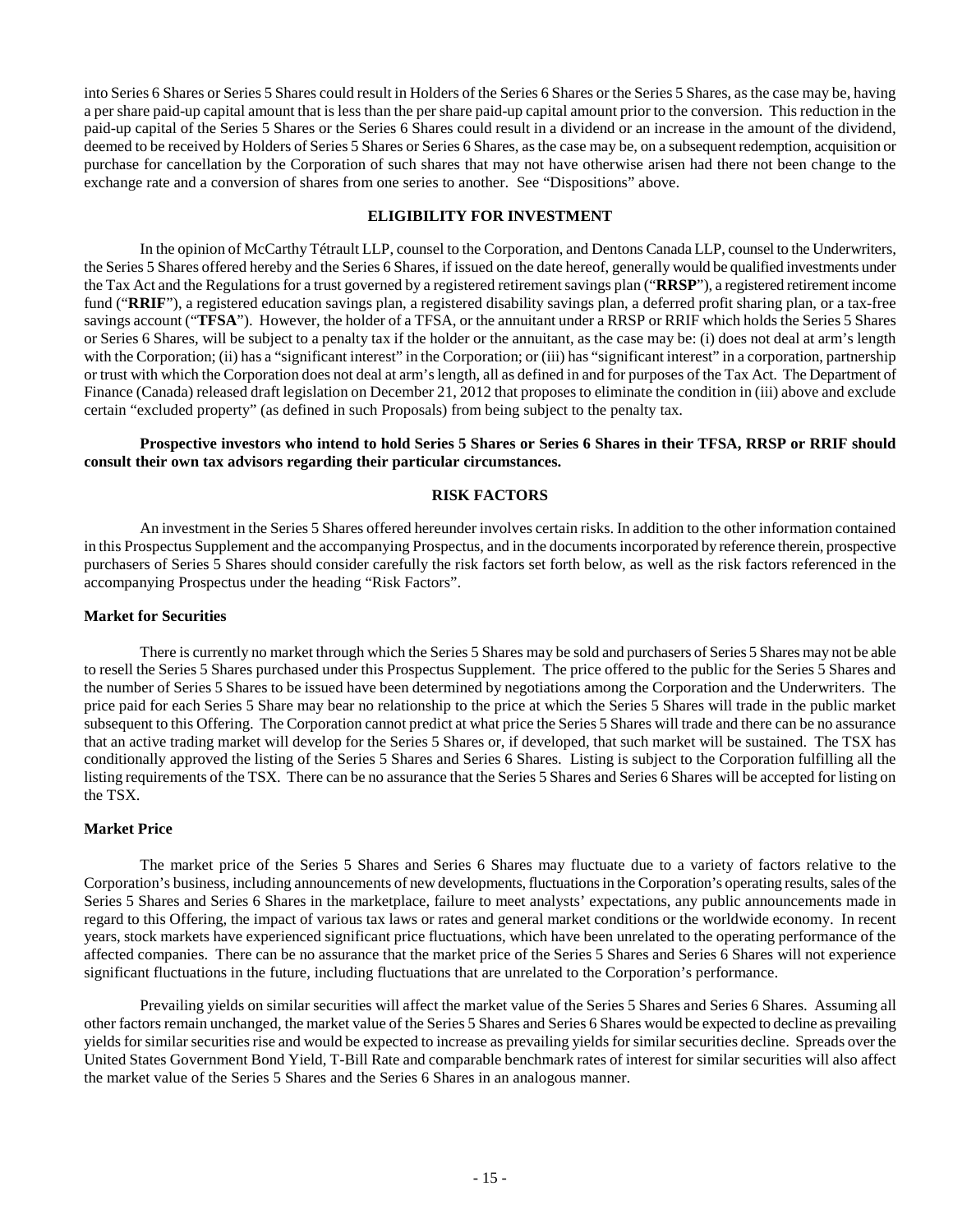#### **Dividends**

Provisions of various trust indentures and credit arrangements to which the Corporation is a party restrict the Corporation's ability to declare and pay dividends under certain circumstances and, if such restrictions apply, they may, in turn, have an impact on the Corporation's ability to declare and pay dividends on the Series 5 Shares and Series 6 Shares. The dividend rate in respect of the Series 5 Shares will reset on March 1, 2019 and every five years thereafter. The dividend rate in respect of the Series 6 Shares will reset quarterly. In each case, the new dividend rate is unlikely to be the same as, and may be lower than, the dividend rate for the applicable preceding dividend period.

Investments in the Series 6 Shares, given their floating interest component, entail risks not associated with investments in the Series 5 Shares. The resetting of the applicable rate on a Series 6 Share may result in a lower yield compared to fixed rate Series 5 Shares. The applicable rate on a Series 6 Share will fluctuate in accordance with fluctuations in the T-Bill Rate on which the applicable rate is based, which in turn may fluctuate and be affected by a number of interrelated factors, including economic, financial and political events over which the Corporation has no control. See "Details of the Offering – Dividends on Series 6 Shares".

### **Credit Ratings**

The credit ratings applied to the Series 5 Shares are an assessment, by the Rating Agencies, of the Corporation's ability to pay its obligations. The credit ratings are based on certain assumptions about the future performance and capital structure of the Corporation that may or may not reflect the actual performance or capital structure of the Corporation. Changes in credit ratings of the Series 5 Shares may affect the market price or value and the liquidity of the Series 5 Shares. There is no assurance that any credit rating assigned to the Series 5 Shares will remain in effect for any given period of time or that any rating will not be lowered or withdrawn entirely by the relevant rating agency. See "Credit Ratings".

#### **Insolvency or Winding-Up**

The Series 5 Shares and Series 6 Shares are equity capital of the Corporation which rank equally with other preference shares, if any, in the event of an insolvency or winding-up of the Corporation. If the Corporation becomes insolvent or is wound up, the Corporation's assets must be used to pay liabilities and other debt before payments may be made on the Series 5 Shares, Series 6 Shares and other preference shares, if any.

# **Automatic Conversion**

An investment in the Series 5 Shares, or in the Series 6 Shares, as the case may be, may become an investment in Series 6 Shares, or in Series 5 Shares, without the consent of the holder in the event of an automatic conversion in the circumstances described under "Details of the Offering – Conversion of Series 5 Shares into Series 6 Shares" and "Details of the Offering – Conversion of Series 6 Shares into Series 5 Shares". Upon automatic conversion of the Series 5 Shares into Series 6 Shares, the dividend rate on the Series 6 Shares will be a floating rate that is adjusted quarterly by reference to the T-Bill Rate which may vary from time to time while, upon the automatic conversion of the Series 6 Shares into Series 5 Shares, the dividend rate on the Series 5 Shares will be, for each five-year period, a fixed rate that is determined by reference to the United States Government Bond Yield on the 30<sup>th</sup> day prior to the first day of each such five-year period. In addition, holders may be prevented from converting their Series 5 Shares into Series 6 Shares in certain circumstances. See "Details of the Offering – Conversion of Series 5 Shares into Series 6 Shares" and "Details of the Offering – Conversion of Series 6 Shares into Series 5 Shares".

# **No Fixed Maturity**

Neither the Series 5 Shares nor the Series 6 Shares have a fixed maturity date and are not redeemable at the option of the holders of Series 5 Shares or the Series 6 Shares, as applicable. The ability of a holder to liquidate its holdings of Series 5 Shares and the Series 6 Shares, as applicable, may be limited.

#### **Redeemable**

The Corporation may choose to redeem the Series 5 Shares and/or the Series 6 Shares from time to time, in accordance with its rights described under "Details of the Offering — Redemption of Series 5 Shares" and "Details of the Offering — Redemption of the Series 6 Shares", including when prevailing interest rates are lower than yield borne by the Series 5 Shares and the Series 6 Shares. If prevailing rates are lower at the time of redemption, a purchaser would not be able to reinvest the redemption proceeds in a comparable security at an effective yield as high as the yield on the Series 5 Shares or the Series 6 Shares being redeemed. The Corporation's redemption right also may adversely impact a purchaser's ability to sell Series 5 Shares and Series 6 Shares.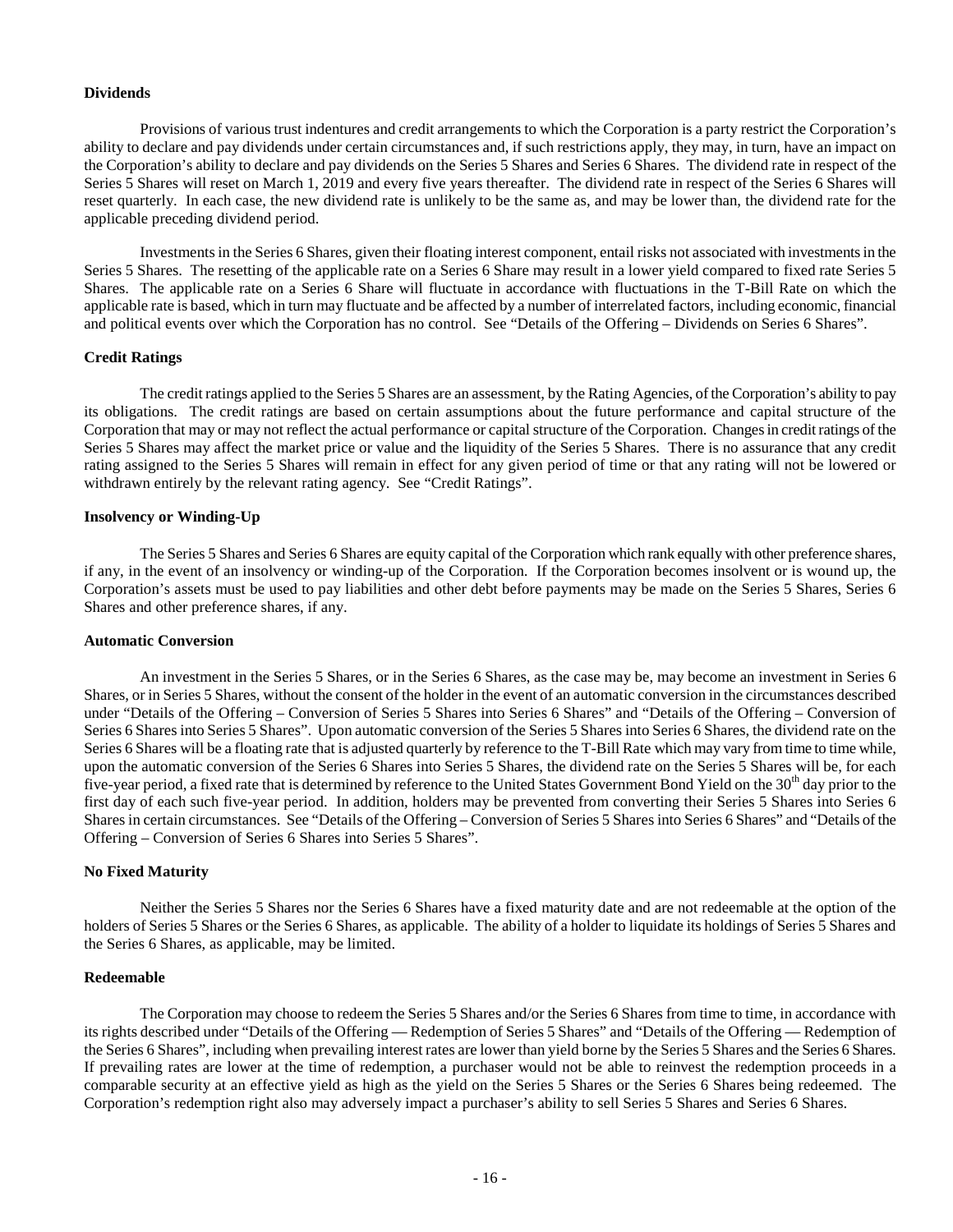# <span id="page-20-0"></span>**LEGAL MATTERS**

Certain legal matters relating to Canadian law in connection with the Series 5 Shares offered hereby will be passed upon on behalf of the Corporation by McCarthy Tétrault LLP, and on behalf of the Underwriters by Dentons Canada LLP.

### <span id="page-20-1"></span>**INTERESTS OF EXPERTS**

As at the date of this Prospectus Supplement, the partners and associates of McCarthy Tétrault LLP, as a group, and the partners and associates of Dentons Canada LLP, as a group, beneficially own, directly or indirectly, less than 1% of any class of securities of the Corporation. In connection with the audit of the Corporation's annual financial statements for the year ended December 31, 2012, PricewaterhouseCoopers LLP confirmed that they are independent within the meaning of the Rules of Professional Conduct of the Institute of Chartered Accountants of Alberta.

# <span id="page-20-2"></span>**AUDITORS, TRANSFER AGENT AND REGISTRAR**

The Corporation's auditors are PricewaterhouseCoopers LLP, Chartered Accountants, Calgary, Alberta.

The transfer agent and registrar for the Series 5 Shares and Series 6 Shares is CIBC Mellon Trust Company at its principal offices in Calgary, Alberta, and Toronto, Ontario.

# <span id="page-20-3"></span>**STATUTORY RIGHTS OF WITHDRAWAL AND RESCISSION**

Securities legislation in certain of the provinces of Canada provides purchasers with the right to withdraw from an agreement to purchase securities. This right may be exercised within two business days after receipt or deemed receipt of a prospectus and any amendment. In several of the provinces, the securities legislation further provides a purchaser with remedies for rescission or, in some jurisdictions, revisions of the price or damages if the prospectus and any amendment contains a misrepresentation or is not delivered to the purchaser, provided that the remedies for rescission, revisions of the price or damages are exercised by the purchaser within the time limit prescribed by the securities legislation of the purchaser's province. The purchaser should refer to any applicable provisions of the securities legislation of the purchaser's province for the particulars of these rights or consult with a legal advisor.